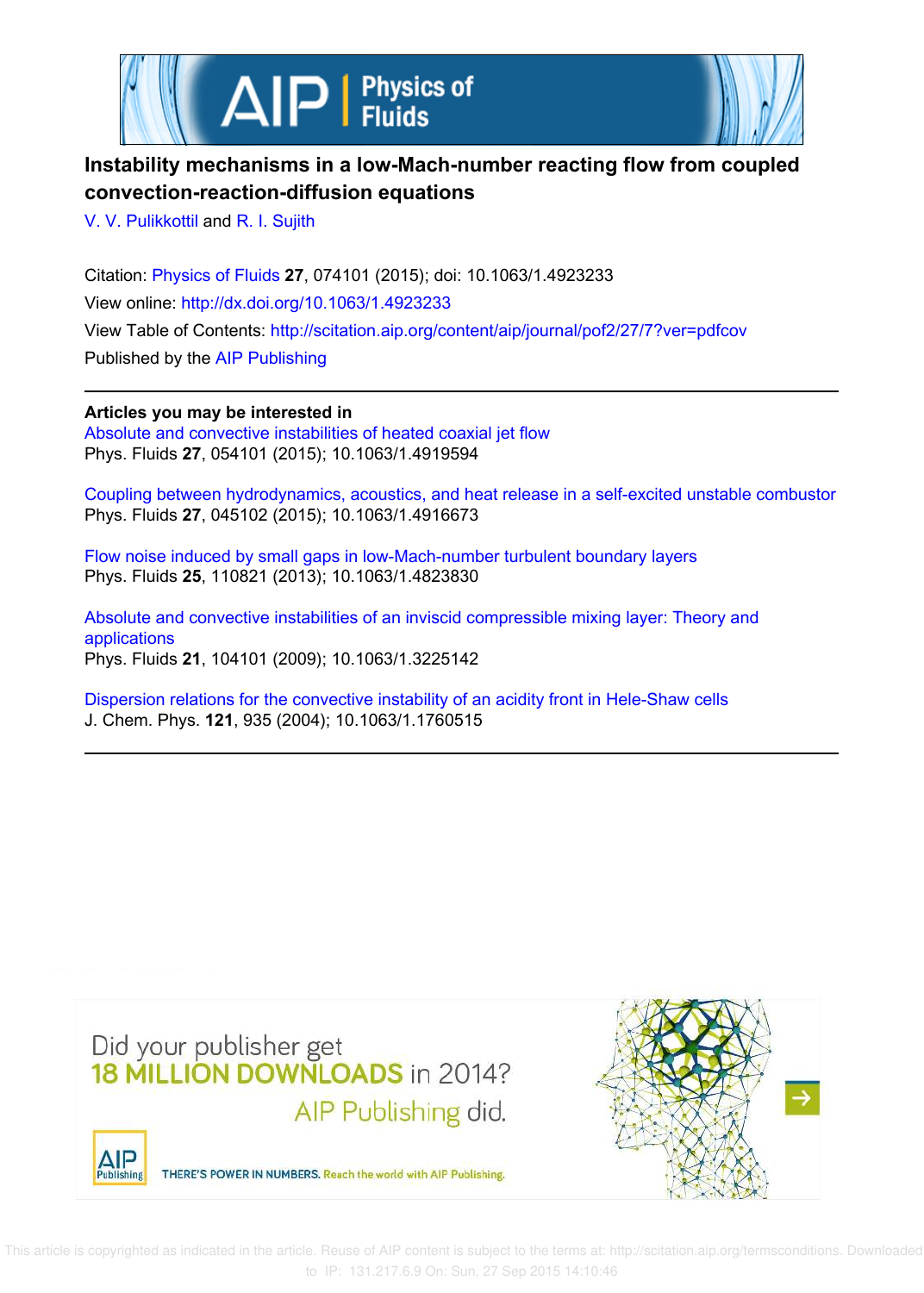

# **Instability mechanisms in a low-Mach-number reacting flow from coupled convection-reaction-diffusion equations**

V. V. Pulikkottil<sup>a)</sup> and R. I. Sujith

*Department of Aerospace Engineering, Indian Institute of Technology Madras, Chennai, TN 600036, India*

(Received 15 January 2015; accepted 16 June 2015; published online 2 July 2015)

In this paper, instability mechanisms in a low Mach number reacting flow are investigated. Here, the emphasis is on the growth or decay of acoustic oscillations which arise from the acoustic-hydrodynamic interaction in a low Mach number reacting flow. Motivated by the studies in magnetohydrodynamics and atmospheric flows, we propose to investigate the acoustic-hydrodynamic coupling as a system of wave-mean flow interaction. For example, a comparison with the heat fluctuation modified hydrodynamics associated with magnetohydrodynamics is useful in understanding this coupling. The wavelike acoustic disturbance is introduced here as a compressibility correction to the mean flow. Accounting for the multiple scales introduced by the weak compressibility, we derive a set of equations governing wave-mean flow interaction in a reacting low Mach number flow. Sources such as volume expansion (which, in atmospheric flows arises due to the density variation with altitude) occur in reacting flows due to the heat release rate. This heat release rate, when coupled with the acoustic field, often leads to self-sustained thermo-acoustic oscillations. In the study of such oscillations, we discover a relation between the acoustic pressure and second order thermal fluctuations. Further, using this relation, we discover the nonlinear coupling mechanism that would lead to self-sustained oscillations in a reacting low Mach number flow. This mechanism, represented by a coupled convection reaction diffusion system, is presented here for the first time. In addition to the acoustic pressure and temperature fields, we also discover the role of acoustic velocity field in the acoustic-hydrodynamic interaction through a convective and lift-up mechanism. <sup>C</sup> *2015 AIP Publishing LLC.* [http://dx.doi.org/10.1063/1.4923233]

### **I. INTRODUCTION**

In a reacting low Mach number flow, an acoustic field introduces weak compressibility in an otherwise incompressible flow. Zank and Matthaeus<sup>1</sup> described such a flow as nearly incompressible fluid flow. In magnetohydrodynamic (MHD) flows, Zank and Matthaeus<sup>1</sup> studied the effect of weak compressibility using the method of multiple scales (MMS). Such an approach is not unique to the study of MHD. In atmospheric flows, where density varies with altitude, a similar system has been studied.<sup>2</sup> Accounting for density inhomogeneity, Bühler<sup>2</sup> derived a system of equations for describing wave-mean flow interaction. This system of equations resembles that of nearly incompressible fluid flow derived by Zank and Matthaeus.<sup>1</sup> Following Zank and Matthaeus,<sup>1</sup> Hunana *et al*. 3 extended the analysis to include large scale density inhomogeneity in the solar wind. The description of wave-mean flow interaction in atmospheric flows and nearly incompressible flows in MHD resembles that of a reacting low Mach number flow.

Mechanisms responsible for wave-mean flow interaction vary from one system to another. In a nearly incompressible fluid flow as found in MHD, there is a mutual coupling between the magnetohydrodynamic turbulence and the acoustic field.<sup>4</sup> The volume expansion due to the density inhomogeneity influences the waves in atmospheric flows.<sup>2</sup> In a reacting flow, volume expansion

1070-6631/2015/27(7)/074101/15/\$30.00 **27**, 074101-1 © 2015 AIP Publishing LLC

a)Electronic mail: vinuvargheseijk@gmail.com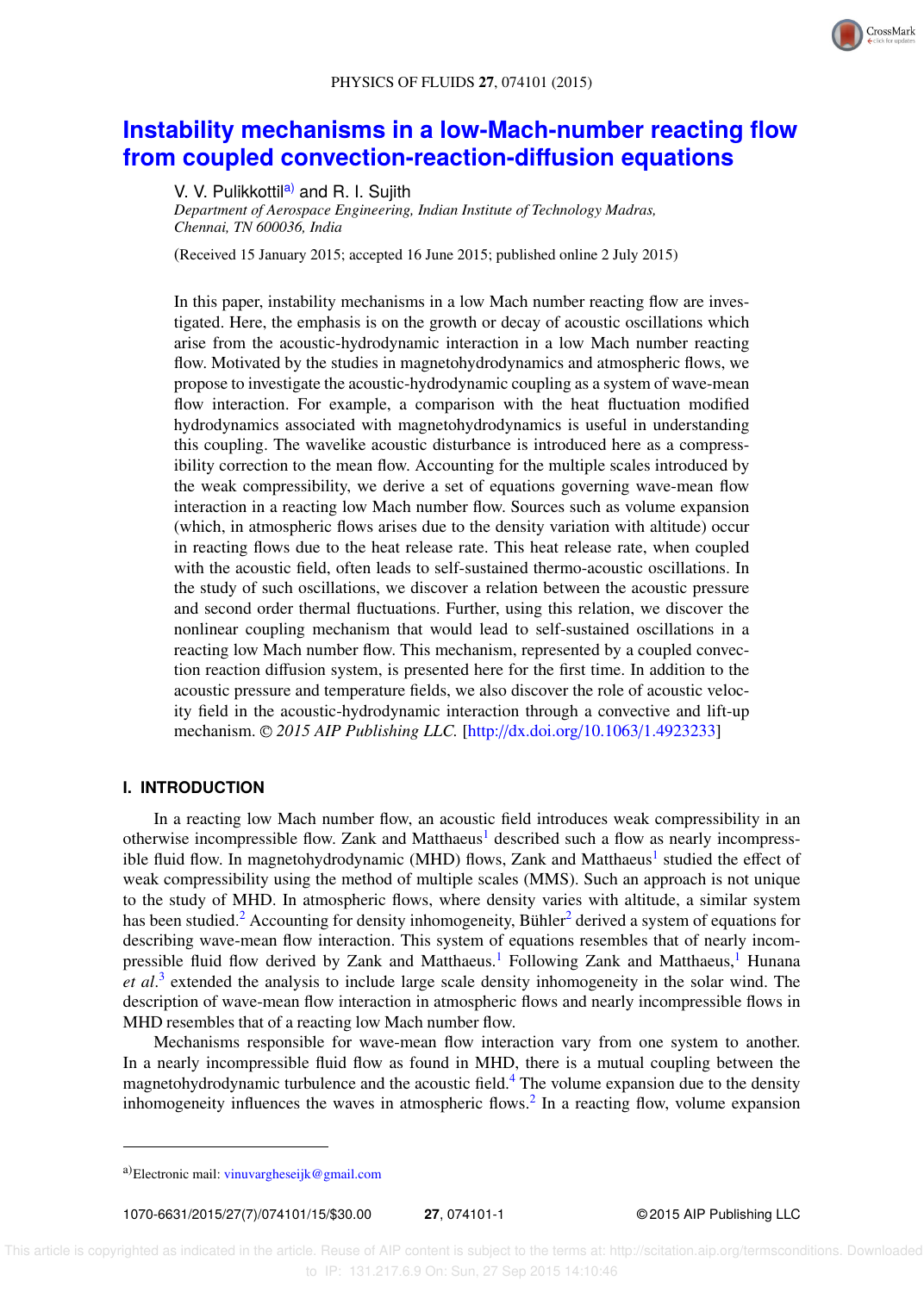is one of the sources driving the acoustic field. Here, the volume expansion is due to the heat release rate from chemical reaction. This volume expansion can become unsteady when it occurs in response to the unsteady heat release rate. We will show in this paper that such a process can lead to the nonlinear evolution of acoustic field variables. In reacting flows, when the acoustic driving is stronger than the damping in the system, the acoustic-hydrodynamic interaction can establish a positive feedback loop, leading to self-sustained acoustic oscillations.<sup>5</sup> This phenomenon is known as "thermo-acoustic instability." Thermo-acoustic oscillation is a consequence of acoustic-hydrodynamic interaction in reacting flows.<sup>5–7</sup>

These self-sustained acoustic oscillations introduce localized fluctuations in the heat release rate. Apart from that, vortex shedding<sup>5</sup> or parametric instability of flame<sup>8</sup> also result in localized heat release rate fluctuations. The spatial scale corresponding to these fluctuations is much shorter compared to the long wavelength acoustic wave. We will derive equations to describe the influence of the heat release rate fluctuations on the wave-mean flow interaction.

Towards this purpose, we need to know the mechanisms responsible for heat release rate modification in a reacting low Mach number flow. Dunlap<sup>9</sup> suggested a possibility where the reaction rate is modified by the second order thermal fluctuations or acoustic pressure fluctuations. Consistent with the earlier theoretical studies,  $10-12$  we will use the terms "temperature coupling" and "pressure coupling" to describe such processes.

In addition, Markstein<sup>13</sup> suggested a velocity coupling mechanism in which the heat release rate is modified by the gas flow velocity around the flame. The modified heat release rate, in turn, modifies the gas flow velocity. Based on the equations derived for acoustic-hydrodynamic interaction, we show that the above mentioned coupling mechanisms due to gas flow velocity, acoustic pressure, and thermal fluctuations are essentially nonlinear. We show that this nonlinear behavior contributes to the self-sustained oscillations in a thermo-acoustic system.

Theoretical studies on these nonlinear mechanisms focus on the rate of growth or decay of acoustic oscillations.<sup>10–12,14</sup> These studies necessitate a characteristic time scale for describing the growth or decay of acoustic oscillations. The necessity for two time scales, an acoustic time scale and a characteristic time scale for the growth or decay of acoustic amplitude, is thus clear from the earlier theoretical studies.<sup>10–12,15</sup> Later in this paper, based on these earlier studies, we will determine a characteristic time scale that describes the coupling process responsible for the growth or decay of acoustic oscillations.

The coupling mechanisms have their origin in the acoustic-hydrodynamic interaction. Analytical studies for acoustic-hydrodynamic interaction are limited to cases where the reaction zone is compact (length scale of the reaction zone is much less than the acoustic wavelength) and can be treated as a discontinuity.<sup>14–16</sup> A Rankine-Hugoniot relation is used to relate the acoustic velocity across the discontinuity.<sup>14,15</sup> However, in such cases, the acoustic pressure does not vary across the reaction zone.<sup>12</sup> Matalon and Matkowsky<sup>16</sup> and Wu *et al*.<sup>14,15</sup> showed that when the flame is treated as discontinuity, the acoustic-hydrodynamic interaction is governed by the velocity coupling. For a distributed mean heat release rate, such as in a well stirred reactor, the flame can no longer be treated as a discontinuity and the acoustic pressure varies across the flame. For such a case, Clavin *et al*. 10,11 suggest the existence of pressure and temperature coupling.

These coupling mechanisms are essentially related to the heat release rate from chemical reaction. Therefore, the first step towards understanding pressure, temperature, and velocity couplings is to find out how the fluctuations of pressure, temperature, and velocity lead to the heat release rate fluctuation.<sup>10</sup> While deriving the governing equations for acoustic-hydrodynamic interaction, we will show that finding such a relation is possible once we understand the order of magnitudes of fluctuations in pressure, velocity, and temperature due to the acoustic field. Clavin *et al*. <sup>10</sup> provide us with such an understanding, where they suggest the order of fluctuations with respect to the mean flow variables.

A subsequent study by Clavin *et al*. <sup>11</sup> shows the influence of the order of magnitude of acoustic pressure and acoustic velocity on the heat release rate fluctuation. With this insight, and considering the fluctuation of heat release due to turbulence, they modeled a nonlinear acoustic pressure equation to study the transition of thermo-acoustic system to instability or self-sustained oscillations. They investigated the nonlinear evolution of the acoustic pressure caused by turbulence. The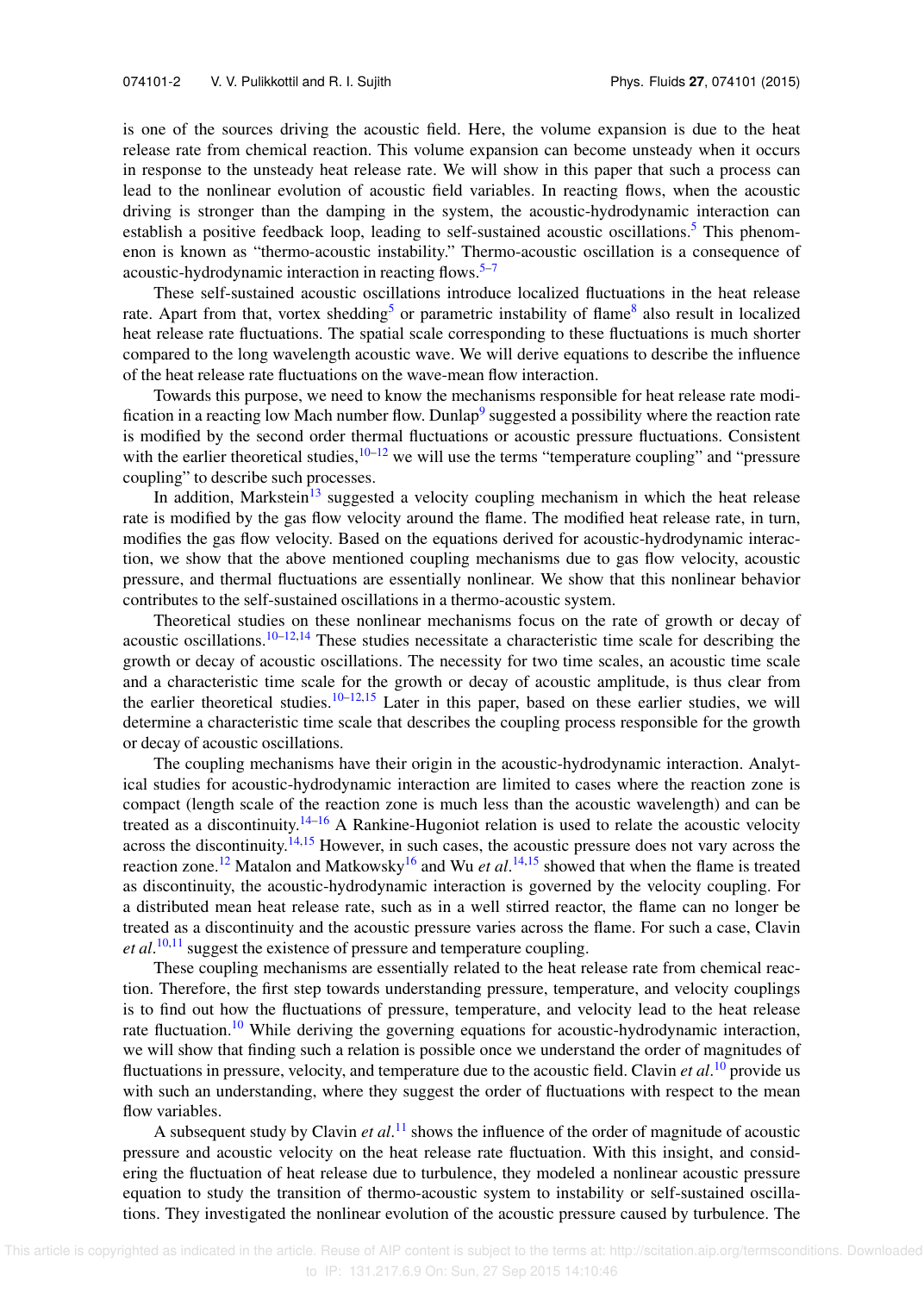nonlinear effects, arising from the coupling between the hydrodynamic field and the acoustic field, were examined earlier by Culick<sup>17,18</sup> for compressible flows. He describes a "gas dynamic nonlinearity" due to the acoustic source terms  $u'$ .  $\nabla u'$  and  $p' \nabla p'$ , where *u'* and  $p'$  are the acoustic velocity and pressure, respectively. However, in the case of weak compressibility, as in the case of nearly incompressible flow, contribution from such terms is negligible when compared to the nonlinear terms due to heat release rate.

This weak compressibility, however, gives rise to self-sustained acoustic oscillations. Our objective is to reveal the fundamental mechanisms of acoustic-hydrodynamic interaction leading to such oscillations. An investigation in that direction will lead to a general theory for instability in low Mach number reacting flows. An understanding of the nonlinear processes introduced by weak compressibility, when extended to include density inhomogeneity and volume expansion due to heat release rate, helps to explain the origin of self-sustained oscillations in low Mach number flows.

In this paper, from the equations governing compressible fluid flow, we will derive equations describing the acoustic-hydrodynamic interaction. Using these equations, we will derive a nonlinear equation describing the growth or decay of acoustic oscillations. Physical mechanisms such as pressure coupling, temperature coupling, and velocity coupling will be explained using the equations for acoustic-hydrodynamic interaction. We show the significance of these coupling mechanisms in the origin of self-sustained oscillations, by deriving nonlinear coupled convection reaction diffusion (CRD) equations. Our CRD equations, which show the influence of heat release rate fluctuations in determining the nonlinear evolution of acoustic pressure, are introduced for the first time to study the stability of reacting low Mach number flows. For demonstrating the influence of heat release rate on the self-sustained oscillations, we have used a reaction-diffusion (RD) system, by neglecting the effect of convection in CRD equations, to predict the transition to self-sustained acoustic pressure oscillation. Then, we solve the full convection reaction diffusion system to study the change in the nature of transition due to convective effects. We will also prove, by describing the nonlinear evolution of acoustic pressure amplitude as a function of convective time scale, the role of convective time scale as the characteristic time scale for describing the acoustic-hydrodynamic interaction.

## **II. DERIVATION OF NONLINEAR EQUATIONS FROM COMPRESSIBLE FLUID FLOW EQUATIONS**

#### **A. Governing equations**

The governing equations, nondimensionalized by their reference variables, are given as fol $lows:19$ 

$$
\frac{\partial \rho}{\partial t} + \nabla \cdot (\rho \vec{u}) = 0,\tag{1}
$$

$$
\frac{\partial \rho u}{\partial t} + \nabla \cdot (\rho \vec{u} \vec{u}) + \frac{1}{\gamma M^2} \nabla p = \frac{1}{Re} \nabla \cdot \tau,
$$
\n(2)

$$
\frac{1}{(\gamma - 1)} \frac{Dp}{Dt} = -\frac{\gamma}{(\gamma - 1)} p \nabla \cdot \vec{u} + H D a \dot{Q} + \frac{1}{RePr} \nabla^2 T,\tag{3}
$$

$$
\frac{\partial \rho Y_i}{\partial t} + \nabla \rho Y_i \vec{u} = \frac{1}{ReSc} \nabla^2 Y_i + Da \omega_k.
$$
 (4)

Equations (1)-(4) are the continuity, momentum, energy, and species conservation equations, respectively, for compressible flow. Here,  $\rho$ ,  $p$ , and  $T$  are density, pressure, and temperature, respectively, and  $\vec{u}$  is the velocity vector. The reaction rate  $\omega_k$  follows the Arrhenius rate law. In Eq. (3), *Da*, *H*, and  $\dot{Q}$  are the Damkohler number, heat release parameter, and heat release rate, respectively.

#### **B. Method of multiple scales**

The next step is to construct a solution expansion for the field variables. Towards this purpose, we follow earlier theoretical studies.<sup>10–12</sup> Clavin *et al*.<sup>10</sup> and Pelce and Rochwerger<sup>12</sup> have suggested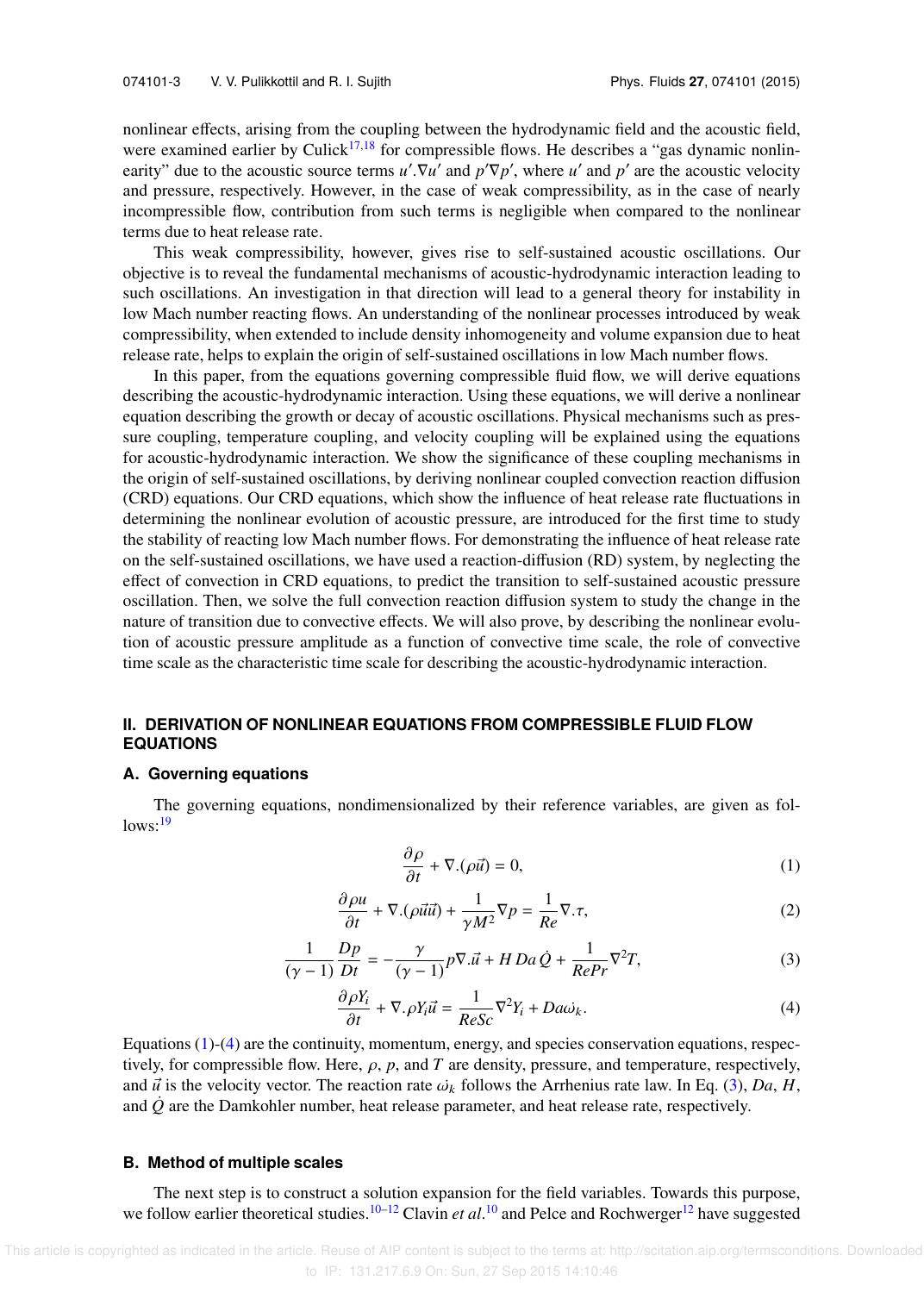orders of magnitude for the acoustic field variables in the context of combustion instability. Clavin *et al*. <sup>10</sup> suggest that the acoustic pressure and temperature perturbations to be of the same order. The acoustic velocity perturbation is  $O(1/M)$  times the acoustic pressure perturbation. Based on the order of magnitudes, the acoustic perturbation variables are ordered as follows:

$$
\rho = \rho_0 + \epsilon^2 \rho_2,\tag{5}
$$

$$
\vec{u} = \vec{u}_0 + \epsilon \vec{u}_1,\tag{6}
$$

$$
p = p_0 + \epsilon^2 (p_{2h} + p_{2a}),\tag{7}
$$

$$
T = T_0 + \epsilon^2 T_2. \tag{8}
$$

To eliminate the singular coefficient  $1/(\gamma M^2)$  of the pressure gradient term in Eq. (2), the hydrodynamic pressure variable  $p_{2h}$  is chosen to be of second order ( $\epsilon^2$ ) in solution expansion (7).<sup>19</sup> The small number  $\epsilon$  is proportional to the Mach number ( $\epsilon = \sqrt{\gamma}M$ ). The heat release rate expansion is determined based on the suggestion by Clavin *et al*., <sup>10</sup> following which, the mean heat release rate  $\dot{Q}_0$  is expressed to be of the same order as the heat release rate fluctuation (due to the acoustic wave)  $\dot{Q}'$ ,

$$
\dot{Q} = \dot{Q}_0 + \dot{Q}'.\tag{9}
$$

All the hydrodynamic field variables are written with subscript 0, except  $p_{2h}$  which is written at a higher order to eliminate the singular term with coefficient  $1/(\gamma M^2)$ . In Eqs. (5)-(8),  $p_{2h}$  and  $p_{2a}$ are the hydrodynamic pressure and acoustic pressure, respectively. The acoustic velocity is written as  $\vec{u}_1$ . The higher order variable  $\rho_2$  represents the acoustic density fluctuation.  $T_2$  represents the second order thermal fluctuation. The mean heat release rate along with its fluctuations due to hydrodynamics is represented with  $\dot{Q}_0$ . The heat release rate fluctuation due to acoustic wave is represented at the same order of the mean heat release rate as  $\dot{Q}'$ .

The low Mach number limit introduces two time scales and two length scales as  $\tau = \tau'/\epsilon$  and  $\eta = \xi/\epsilon$ , where  $\tau$  and  $\tau'$  are the acoustic and the convective time scales, respectively. The spatial scales  $\eta$  and  $\xi$  are the hydrodynamic and long wavelength acoustic length scales, respectively. The operator splitting is performed as  $\partial/\partial t = (1/\epsilon)\partial/\partial \tau + \partial/\partial \tau'$  for the temporal operator and  $\nabla = \epsilon \nabla_{\xi} + \partial \nabla_{\eta}$  for the spatial operator.<sup>1</sup> The equations governing the hydrodynamics are obtained at leading order in  $\epsilon$  as follows:

$$
\frac{\partial \rho_0}{\partial \tau'} + \nabla_\eta \cdot \rho_0 \vec{u_0} = 0, \tag{10}
$$

$$
\frac{\partial \rho_0 \vec{u_0}}{\partial \tau'} + \nabla_\eta \cdot (\rho_0 \vec{u_0} \vec{u_0}) + \nabla_\eta p_{2h} - \frac{1}{Re} \nabla_\eta \cdot \tau_0 = 0, \tag{11}
$$

$$
\frac{1}{(\gamma - 1)} \frac{\partial p_0}{\partial \tau'} = -\frac{-\gamma}{(\gamma - 1)} [p_0 \nabla_\eta \cdot \vec{u_0}]
$$
\n(12)

+  $HDa(\dot{Q}_0 + \dot{Q}') + \frac{1}{P_{00}}$  $\frac{1}{RePr} \nabla^2_{\eta} T_0$ 

$$
\frac{\partial \rho_0 Y_{i0}}{\partial \tau'} + \nabla_{\eta} \cdot \rho_0 Y_{i0} \vec{u_0} = \frac{1}{ReSc} \nabla^2 Y_{i0} + Da \vec{\omega}_k,\tag{13}
$$

$$
p_0 = \rho_0 T_0. \tag{14}
$$

Equations (10)-(13) imply that the short length scale  $\eta$  and the convective time scale  $\tau'$  govern the unsteady hydrodynamics and the resulting unsteady heat release rate.

The fast time scale equation for  $\vec{u}_1$  is obtained from the leading order momentum equation following Zank and Matthaeus,<sup>1</sup>

$$
\frac{\partial \rho_0 \vec{u}_1}{\partial \tau} + \nabla_{\eta} p_{2a} = 0. \tag{15}
$$

The density perturbation equation at  $O(\epsilon)$  is as follows:

$$
\frac{\partial \rho_2}{\partial \tau} + \nabla_{\eta} \cdot (\rho_0 \vec{u}_1) + \nabla_{\xi} \cdot (\rho_0 \vec{u}_0) = 0.
$$
 (16)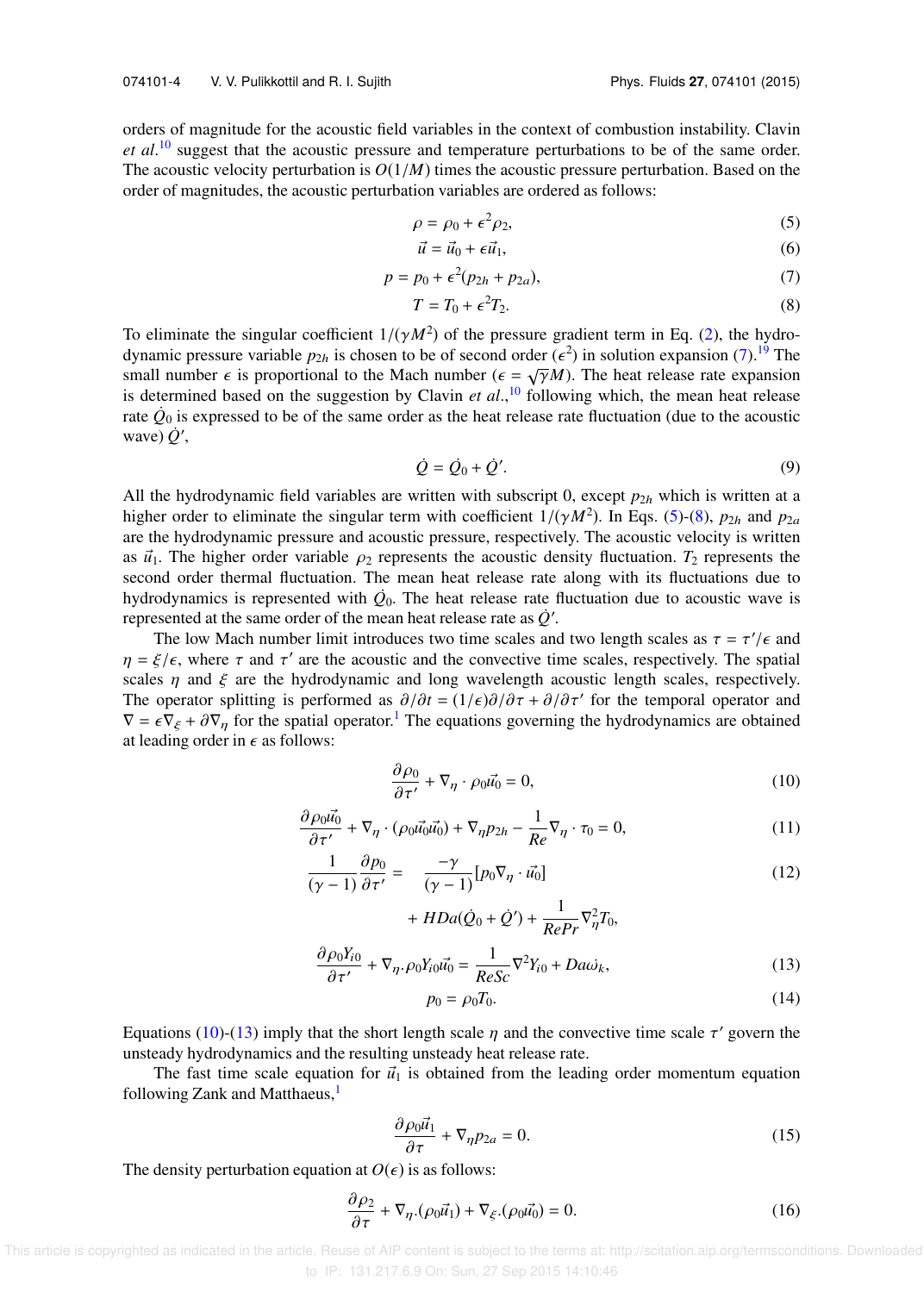Equation (16) has derivatives in two length scales. An equation on the long length scale may provide an unbounded solution ( $\nabla_{\xi} = 1/\epsilon \nabla_{\eta}$ ) as  $\epsilon \to 0$ . This is the consequence of non-zero divergence  $∇.u$ <sup>0</sup>. The non-zero divergence or the dilatation term is the consequence of the heat release rate during combustion. Later in this paper, the dilatation term will be shown as a source term for the acoustic pressure. Averaging the fluctuations over the short length scale, the evolution equation for  $\rho_2$  in the acoustic time scale is obtained,

$$
\frac{\partial \overline{\rho_2}}{\partial \tau} = -\nabla_{\xi} \cdot \overline{\rho_0 u_0^2}.
$$
\n(17)

Integration yields

$$
\rho_2 = \tau [-\nabla_{\xi} \cdot \overline{\rho_0 \vec{u_0}}]. \tag{18}
$$

Since the hydrodynamic variables  $\rho_0$ ,  $u_0$ , and  $T_0$  are independent of the acoustic time scale,  $\rho_2 \to \infty$ as  $\epsilon \to 0$  which is the case since  $\tau = \tau'/\epsilon$ . To ensure the convergence of the solution expansion, we have to impose a solvability condition<sup>20</sup> as  $\nabla_{\xi}$ .  $\rho_0 u_0^2 = 0$ . In other words, we have eliminated the dependence of the hydrodynamic variables on the long length scale. The resulting acoustic time scale equation for the density perturbation  $\rho_2$  is

$$
\frac{\partial \rho_2}{\partial \tau} + \nabla_{\eta} . (\rho_0 \vec{u}_1) = 0. \tag{19}
$$

At  $O(\epsilon)$ , the acoustic time scale equation for acoustic pressure perturbation is obtained as

$$
\frac{\partial p_{2a}}{\partial \tau} + \gamma p_0 \nabla_{\eta} \vec{u}_1 = -\gamma p_0 \nabla_{\xi} u_0 \n+ \frac{\gamma}{RePr} [\nabla_{\eta} \nabla_{\xi} T_0 + \nabla_{\xi} \nabla_{\eta} T_0].
$$
\n(20)

Integration with respect to  $\tau$  will lead to the following expression for  $p_{2a}$ :

$$
p_{2a} = \tau \left[ -\gamma p_0 \nabla_{\xi} u_0 + \frac{\gamma}{RePr} [\nabla_{\eta} \nabla_{\xi} T_0 + \nabla_{\xi} \nabla_{\eta} T_0] \right] - \gamma p_0 \int \nabla_{\eta} \vec{u}_1 + C(t, \eta, \xi).
$$
\n(21)

The acoustic perturbation velocity  $\vec{u}_1$  is a function of acoustic time scale  $\tau$ . The terms with coefficient  $\tau$  will grow linearly as  $\epsilon \to 0$ . We have imposed the solvability condition

$$
-\gamma p_0 \nabla_{\xi} u_0 + \frac{\gamma}{RePr} [\nabla_{\eta} \nabla_{\xi} T_0 + \nabla_{\xi} \nabla_{\eta} T_0] = 0
$$
\n(22)

to ensure the convergence of the solution expansion for pressure variable  $(p = p_0 + \epsilon^2(p_{2h} + p_{2a}))$ . The equation for acoustic perturbation pressure  $p_{2a}$  on the acoustic time scale is obtained as

$$
\frac{\partial p_{2a}}{\partial \tau} + \gamma p_0 \nabla_\eta \vec{u}_1 = 0.
$$
 (23)

From Eqs. (15) and (23), the linear wave equations for  $\vec{u}_1$  and  $p_{2a}$  are obtained as

$$
\frac{\partial^2 p_{2a}}{\partial \tau^2} - \nabla_{\eta} c_0^2 \nabla_{\eta} p_{2a} = 0,
$$
\n(24)

$$
\frac{\partial^2 \vec{u}_1}{\partial \tau^2} - c_0^2 \nabla_\eta^2 \vec{u}_1 = 0,\tag{25}
$$

where  $c_0$  is the speed of sound. Here, we will assume a solution of the form  $A_i(\eta, \xi, \tau')e^{i\omega\tau}$  for the perturbation variables, where  $A_i = (\hat{\rho}_2, \hat{u}_1, \hat{p}_{2a}, \hat{T}_2)$  and  $e^{i\omega\tau}$  is the part of the solution which satisfies Eqs.  $(24)$  and  $(25)$ . These equations imply that whenever there is a non-zero amplitude  $A_i$ , the acoustic pressure and velocity field variables admit an oscillatory solution.

The momentum equation at  $O(\epsilon)$ , the continuity equation at  $O(\epsilon^2)$ , and the energy equation at  $O(\epsilon^2)$  yield the convective time scale equations for  $\vec{u}_1$ ,  $\rho_2$ , and  $p_{2a}$ . The solution form  $A_i(\eta, \xi, \tau')e^{i\omega\tau}$  is substituted in the equations for  $\vec{u}_1$ ,  $\rho_2$ , and  $p_{2a}$ . Applying the conditions for solvability and collecting terms with coefficient *e* <sup>i</sup>ωτ, a set of weakly nonlinear equations are obtained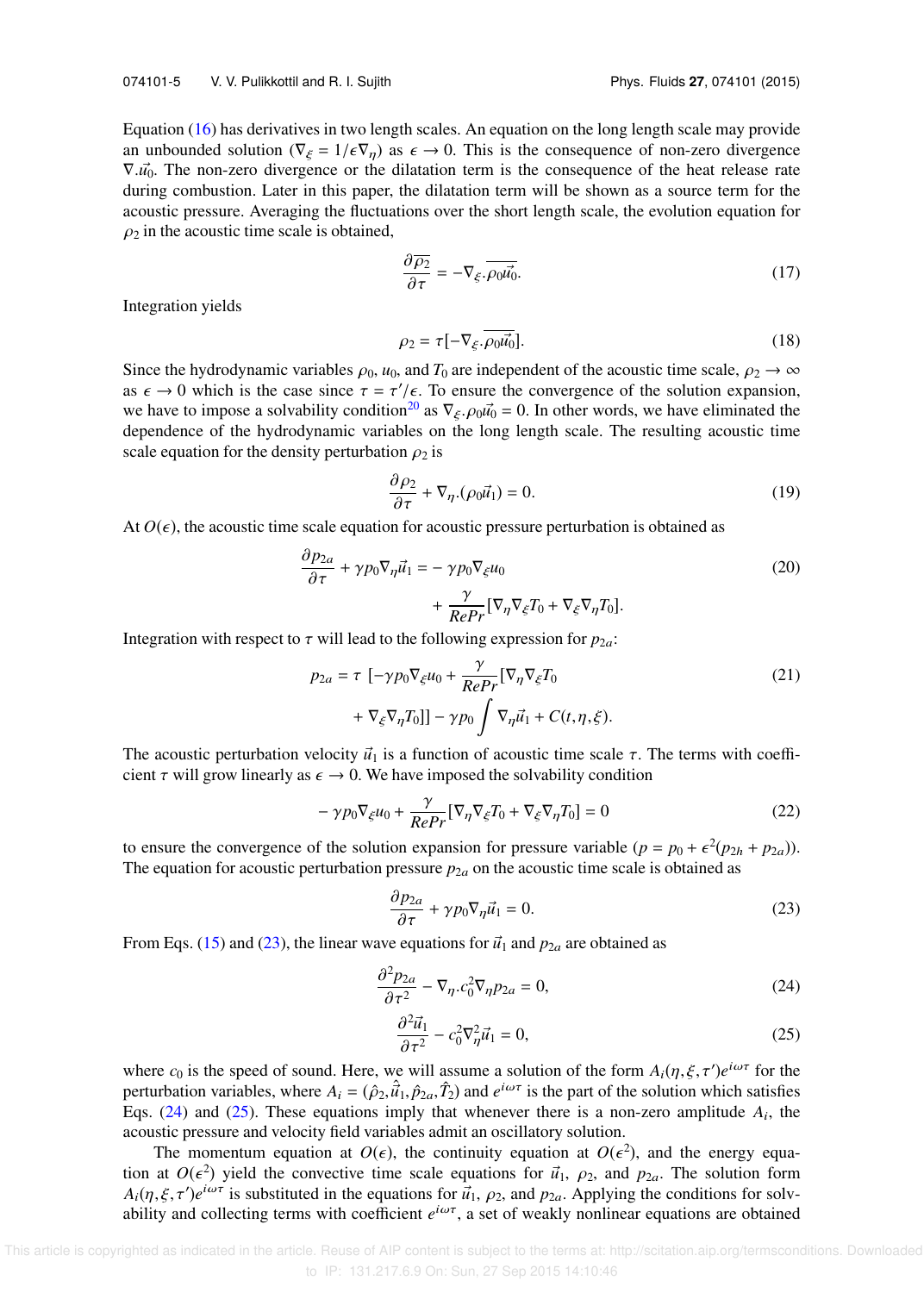for the convective time scale,

$$
\frac{\partial \hat{\vec{u}}_1}{\partial \tau'} + \frac{1}{\rho_0} \nabla_{\xi} \hat{p}_{2a} = -\vec{u_0} \cdot \nabla_{\eta} \hat{\vec{u}}_1 - \hat{\vec{u}}_1 \cdot \nabla_{\eta} \vec{u_0}
$$
\n
$$
+ \frac{1}{\rho_0 Re} \nabla_{\eta}^2 \hat{\vec{u}}_1,
$$
\n
$$
\frac{\partial \hat{\rho}_2}{\partial \tau} + \frac{\partial}{\partial \eta} \nabla_{\eta}^2 \hat{\vec{u}}_1 - \nabla_{\eta} (\hat{\vec{u}}_1 \cdot \vec{u}_2)
$$
\n(27)

$$
\frac{\partial \rho_2}{\partial \tau'} + \rho_0 \nabla_{\xi} \hat{u}_1 = -\nabla_{\eta} . (\hat{\rho}_2 \vec{u}_0), \tag{27}
$$

$$
\frac{\partial \hat{p}_{2a}}{\partial \tau'} + \gamma p_0 \nabla_{\xi} \hat{u}_1 = -\vec{u_0} \cdot \nabla_{\eta} \hat{p}_{2a} - \gamma \hat{p}_{2a} \nabla_{\eta} \cdot \vec{u_0} \n+ \frac{\gamma}{RePr} \nabla_{\eta}^2 \hat{T}_2.
$$
\n(28)

The equation of state at  $O(\epsilon^2)$  is obtained as follows:

$$
p_{2h} + p_{2a} = \rho_0 T_2 + \rho_2 T_0. \tag{29}
$$

Equations (26)-(28) have derivatives with respect to two length scales ( $\eta$  and  $\xi$ ). Assuming  $u_0 \to 0$ as  $\xi \to \infty$  (far away from the heat source), we derive governing equations for long wavelength acoustic waves as follows:

$$
\frac{\partial \hat{\vec{u}}_1}{\partial \tau'} + \frac{1}{\rho_0} \nabla_{\xi} \hat{p}_{2a} = \frac{1}{Re} \nabla_{\eta}^2 \vec{u}_1,\tag{30}
$$

$$
\frac{\partial \hat{\rho}_2}{\partial \tau'} + \rho_0 \nabla_{\xi} \hat{\vec{u}}_1 = 0, \tag{31}
$$

$$
\frac{\partial \hat{p}_{2a}}{\partial \tau'} + \gamma p_0 \nabla_{\xi} \hat{u}_1 = \frac{\gamma}{RePr} \nabla_{\eta}^2 T_2.
$$
 (32)

From Eqs. (30)-(32), we see that long wavelength acoustic waves are subjected to dissipation. These dissipation terms are not found in the analysis of Wu *et al*. 14,15 When dissipative forces cannot be neglected, such as low to moderate Reynolds number flows, our analysis gives a better description of the acoustic-hydrodynamic interaction. Equations (30)-(32) form a dissipative system, leading to the damping of the long wavelength acoustic waves.

Next, we introduce short length scale equations, by assuming a solution of the form  $A(\eta, \tau')e^{i\omega\tau}$ for acoustic field variables,

$$
\frac{\partial \hat{\vec{u}}_1}{\partial \tau'} + \vec{u_0} \cdot \nabla_{\eta} \hat{\vec{u}}_1 + \hat{\vec{u}}_1 \cdot \nabla_{\eta} \vec{u_0} = -\frac{1}{\rho_0 Re} \nabla_{\eta}^2 \hat{\vec{u}}_1,
$$
\n(33)

$$
\frac{\partial \hat{\rho}_2}{\partial \tau'} + \nabla_{\eta} . (\hat{\rho}_2 \vec{u}_0) = 0, \tag{34}
$$

$$
\frac{\partial \hat{p}_{2a}}{\partial \tau'} + \vec{u}_0 \cdot \nabla_{\eta} \hat{p}_{2a} + \gamma \hat{p}_{2a} \nabla_{\eta} \cdot \vec{u}_0 = \frac{\gamma}{RePr} \nabla_{\eta}^2 \hat{T}_2.
$$
\n(35)

Equations (33)-(35) describe the acoustic-hydrodynamic coupling equations. These equations resemble the wave-mean flow coupling mechanisms proposed by Buhler<sup>2</sup> for atmospheric flows. The wave and mean flow variables are chosen depending on the physical phenomena under investigation. As a result of our analysis of acoustic-hydrodynamic interaction, we obtain these variables as pressure and velocity corresponding to the acoustic and hydrodynamic fields. The terms  $\hat{u}_1 \cdot \nabla_n \hat{u}_0$ and  $\vec{u}_0 \cdot \nabla_{\eta} \hat{u}_1$  in Eq. (33) and the terms  $\hat{p}_{2a} \nabla_{\eta} \cdot \vec{u}_0$  and  $\vec{u}_0 \cdot \nabla_{\eta} \hat{p}_{2a}$  in Eq. (35) represent the mutual interaction of the wave and the mean flow.

The terms  $\vec{u}_1 \cdot \nabla_{\eta} \vec{u}_0$  and  $\vec{u}_0 \cdot \nabla_{\eta} \hat{u}_1$  represent the coupling between hydrodynamic and acoustic velocities. These terms are known as Reynolds forces in the study of nearly incompressible flows. $21$ These Reynolds forces, which describe the mutual transportation of the acoustic and hydrodynamic velocities, are also known as convective  $(\vec{u_0} \cdot \nabla_{\eta} \hat{u_1})$  and lift-up terms  $(\hat{u_1} \cdot \nabla_{\eta} \hat{u_0})$  in the study of transition to turbulence in fluid flow.<sup>22</sup> Here, in a low Mach number reacting flow, convective and lift-up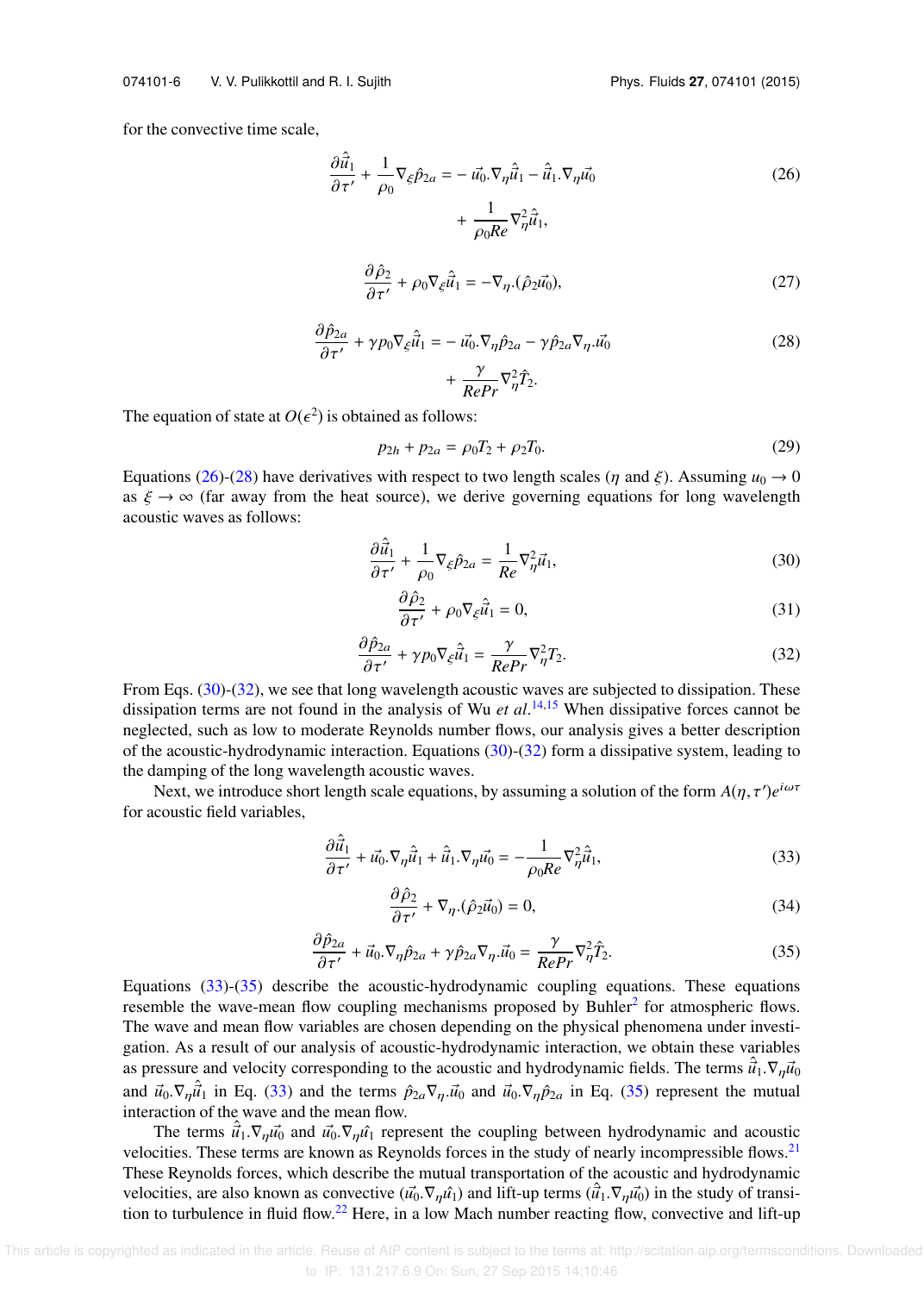mechanism could also establish a velocity coupling, where the acoustic velocity  $(\vec{u}_1)$  and the flow field  $(\vec{u}_0)$  in a combustor influence each other.

#### **C. Nonlinear equations**

For a reacting low Mach number flow, the dilatation term  $\nabla_n u_0$  in Eq. (35) is related to the heat release rate fluctuation. From Eq. (12),

$$
\nabla_{\eta} \cdot \vec{u_0} = \frac{\gamma - 1}{\gamma p_0} HDa(\dot{Q} + \dot{Q}') + \frac{\gamma - 1}{\gamma p_0 RePr} \nabla_{\eta}^2 T_0 - \frac{1}{\gamma p_0} \frac{\partial p_0}{\partial \tau'}.
$$
\n(36)

The next step is to determine the influence of the heat release rate  $\dot{Q}$  and the fluctuation of heat release rate  $\dot{Q}'$  due to the acoustic field on the acoustic pressure field. Equation (36) for dilatation is substituted in Eq. (35) to obtain

$$
\frac{\partial \hat{p}_{2a}}{\partial \tau'} + \vec{u}_0 \cdot \nabla_{\eta} \hat{p}_{2a} + \gamma \hat{p}_{2a} \left[ \frac{\gamma - 1}{\gamma p_0} H D a (\hat{Q} + \hat{Q}') \right] + \frac{\gamma - 1}{\gamma p_0 R e P r} \nabla_{\eta}^2 T_0 - \frac{1}{\gamma p_0} \frac{\partial p_0}{\partial \tau'} \left] = \frac{\gamma}{Re Pr} \nabla_{\eta}^2 \hat{T}_2.
$$
\n(37)

Assuming an Arrhenius rate law and a single step chemical reaction, the heat release rate fluctuation  $\dot{Q}$ <sup> $\prime$ </sup> due to the acoustic wave can be expressed as

$$
\dot{Q}' = B\rho_2^2 XY e^{-E_a/RT},\tag{38}
$$

where *B* is the pre-exponential factor and the acoustic density perturbation  $\rho_2$  is a function of  $\tau$ and  $\tau'$ . However, the heat release rate expansion  $(\dot{Q} = \dot{Q}_0 + \dot{Q}')$  appears in Eq. (12) as well as in Eq. (37). To ensure the convergence of  $p_0$ , we eliminate the fast time scale dependence of  $\dot{Q}'$  by expressing it in terms of  $\hat{\rho}_2(\eta, t)$ . Substituting the solution form  $A_i(\eta, \tau')e^{i\omega\tau}$  in Eq. (29), we obtain

$$
\hat{\rho}_2 = \frac{p_{2h}}{T_0} e^{-i\omega\tau} + \frac{\hat{p}_{2a}}{T_0} - \rho_0 \frac{\hat{T}_2}{T_0}.
$$
\n(39)

As  $\epsilon \to 0$ ,  $\tau \to \infty$ , because in the relation  $\tau = \tau'/\epsilon$ , we have assumed  $\tau'$  of  $O(1)$  and  $\tau$  of  $O(1/\epsilon)$ . In the limit  $\tau \to \infty$ ,  $(p_{2h}/T_0)e^{-i\omega\tau} \to 0$ . The expression for  $\hat{\rho}_2$  can be rewritten as

$$
\hat{\rho}_2 = \frac{\hat{p}_{2a}}{T_0} - \rho_0 \frac{\hat{T}_2}{T_0}.
$$
\n(40)

The new expression for heat release rate fluctuation can be written as

$$
\dot{Q}' = B\hat{\rho}_2^2 XY e^{-E_a/RT}.\tag{41}
$$

First, the expression for  $\hat{\rho}_2$  (i.e., Eq. (40)) is substituted in Eq. (41). Then, Eq. (41) becomes

$$
\dot{Q}' = B\left(\frac{\hat{p}_{2a}^2 - 2\rho_0 \hat{p}_{2a} \hat{T}_2 + \rho_0^2 \hat{T}_2^2}{T_0^2}\right) XY e^{-E_a/RT}.\tag{42}
$$

Equation  $(42)$  is then substituted in Eq.  $(37)$  to obtain

$$
\frac{\partial \hat{p}_{2a}}{\partial \tau'} + \vec{u}_0 \cdot \nabla_{\eta} \hat{p}_{2a} =
$$
\n
$$
\frac{(\gamma - 1)HD_a \omega}{p_0} \left( \frac{-\hat{p}_{2a}^3 + 2\rho_0 \hat{p}_{2a}^2 \hat{T}_2 p_{2a} - \rho_0^2 \hat{T}_2^2}{T_0^2} \right)
$$
\n
$$
+ \frac{\gamma}{RePr} \nabla_{\eta}^2 \hat{T}_2 - \frac{(\gamma - 1)\hat{p}_{2a}}{p_0 RePr} \nabla_{\eta}^2 T_0
$$
\n
$$
- \frac{(\gamma - 1)HD_a \omega \hat{p}_{2a}}{p_0} + \frac{p_{2a}}{p_0} \frac{\partial p_0}{\partial \tau'},
$$
\n(43)

 This article is copyrighted as indicated in the article. Reuse of AIP content is subject to the terms at: http://scitation.aip.org/termsconditions. Downloaded to IP: 131.217.6.9 On: Sun, 27 Sep 2015 14:10:46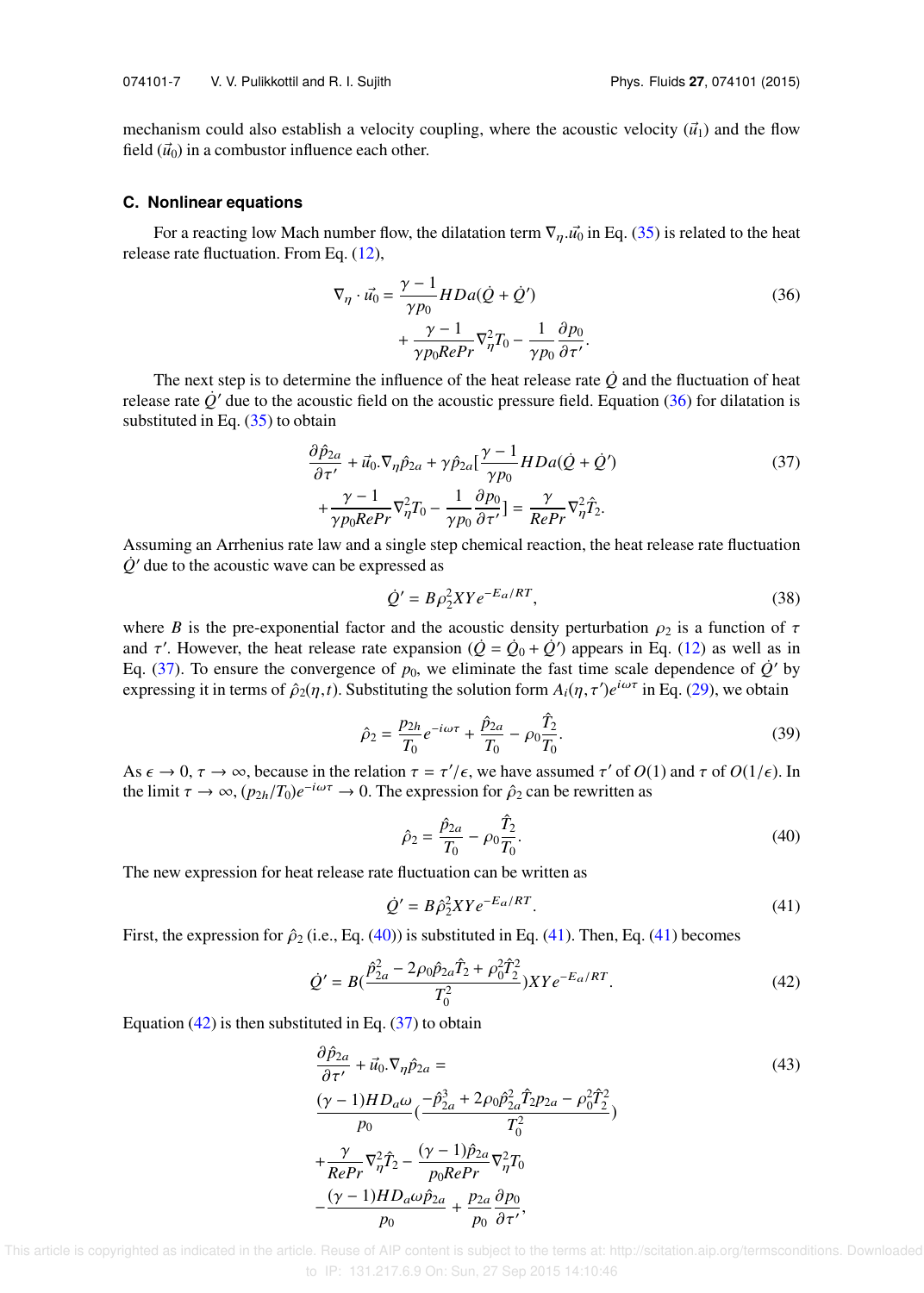where  $\omega = BXYe^{-Ea/RT}$ . Equation (43), which is a nonlinear equation, can be rewritten by grouping the terms of same order as

$$
\frac{\partial \hat{p}_{2a}}{\partial \tau'} = -\vec{u}_0 \cdot \nabla_{\eta} \hat{p}_{2a} + \alpha \hat{p}_{2a}^3 + \theta \hat{T}_2 \hat{p}_{2a}^2 \n+ \theta \hat{T}_2^2 \hat{p}_{2a} + \lambda \hat{p}_{2a} + \frac{\gamma}{RePr} \nabla_{\eta}^2 \hat{T}_2.
$$
\n(44)

Substituting  $(40)$  in Eq.  $(34)$ , we obtain an equation for  $T_2$ ,

$$
\frac{\partial \hat{T}_2}{\partial \tau'} = -\vec{u}_0 \cdot \nabla_{\eta} \hat{T}_2 + \alpha \hat{T}_2 \hat{p}_{2a}^2 + \theta \hat{T}_2^2 \hat{p}_{2a} \n+ \theta \hat{T}_2^3 + \lambda \hat{T}_2 + \frac{\gamma}{\rho_0 R e Pr} \nabla_{\eta}^2 \hat{T}_2.
$$
\n(45)

Equations (44) and (45) are nonlinear equations for acoustic pressure and second order thermal fluctuations, with the coefficients  $\alpha$ ,  $\theta$ , and  $\vartheta$  corresponding to the physical processes in the system such as heat release rate, temperature diffusion, pressure or temperature coupling, and the rate of change of the mean pressure  $p_0$ . These nonlinear equations show that the amplitude of the acoustic pressure is coupled with the thermal fluctuation through volume expansion. Nonlinear equations Eqs. (44) and (45) represent this "pressure-temperature" coupling. Without the convection term  $(u_0, \nabla_{\eta} p_{2a})$ , the nonlinear equations resemble the RD systems discussed in the study of chemical oscillations, $^{23}$  where the effect of a nonlinear source term along with the diffusion term governs the stability of chemical reactions. Conventionally, the nonlinear term in the RD system is called a reaction term owing to its popular use in the study of the stability of chemically reacting systems. In a thermo-acoustic system, the stability is decided by the influence of fluid flow on the nonlinear nature of heat release rate-acoustic interaction. Theoretically, such an influence is understood by the incorporation of a convection term into the nonlinear equations. The convection term is present in our nonlinear equations. Therefore, the derived nonlinear equations are called CRD equations.

#### **III. INSTABILITY MECHANISM**

In the case of pressure coupling mechanism, the heat release rate fluctuation  $\dot{Q}'$  and acoustic pressure fluctuation  $\hat{p}_{2a}$  are of the same order.<sup>10</sup> This is emphasized in Eq. (37), where  $\dot{Q}'$  and  $\hat{p}_{2a}$ appear at the same order  $(O(\epsilon^2))$ . In addition to the heat release rate fluctuation, convective terms are also present due to the acoustic-hydrodynamic interaction. Equation (44) derived from (37), thus, serves to explain the pressure coupling mechanism associated with the acoustic-hydrodynamic interaction. From Eqs.  $(44)$  and  $(45)$ , we see that acoustic pressure is coupled with the thermal fluctuations due to interaction between acoustic field and heat release rate fluctuation. These equations together form a set of convection reaction diffusion equation.

#### **A. Convection reaction diffusion equations**

Equations  $(44)$  and  $(45)$  for acoustic pressure and thermal fluctuations are re-cast as follows:

$$
\frac{\partial \hat{p}_{2a}}{\partial \tau'} + \vec{u}_0 \cdot \nabla_{\eta} \hat{p}_{2a} = f(\hat{p}_{2a}, \hat{T}_2) + \frac{\gamma}{RePr} \nabla_{\eta}^2 \hat{T}_2,\tag{46}
$$

$$
\frac{\partial \hat{T}_2}{\partial \tau'} + \vec{u}_0 \cdot \nabla_\eta \hat{T}_2 = g(\hat{p}_{2a}, \hat{T}_2) + \frac{\gamma}{\rho_0 RePr} \nabla_\eta^2 \hat{T}_2,\tag{47}
$$

where  $f(\hat{p}_{2a}, \hat{T}_2) = \alpha \hat{p}_{2a}^3 + \theta \hat{T}_2 \hat{p}_{2a}^2 + \theta \hat{T}_2^2 \hat{p}_{2a} + \lambda \hat{p}_{2a}$  and  $g(\hat{p}_{2a}, \hat{T}_2) = \alpha \hat{T}_2 \hat{p}_{2a}^2 + \theta \hat{T}_2^2 \hat{p}_{2a} + \theta \hat{T}_2^3 + \lambda \hat{T}_2$ are nonlinear functions in the CRD equations. The coefficients in the nonlinear functions  $f$  and  $g$ are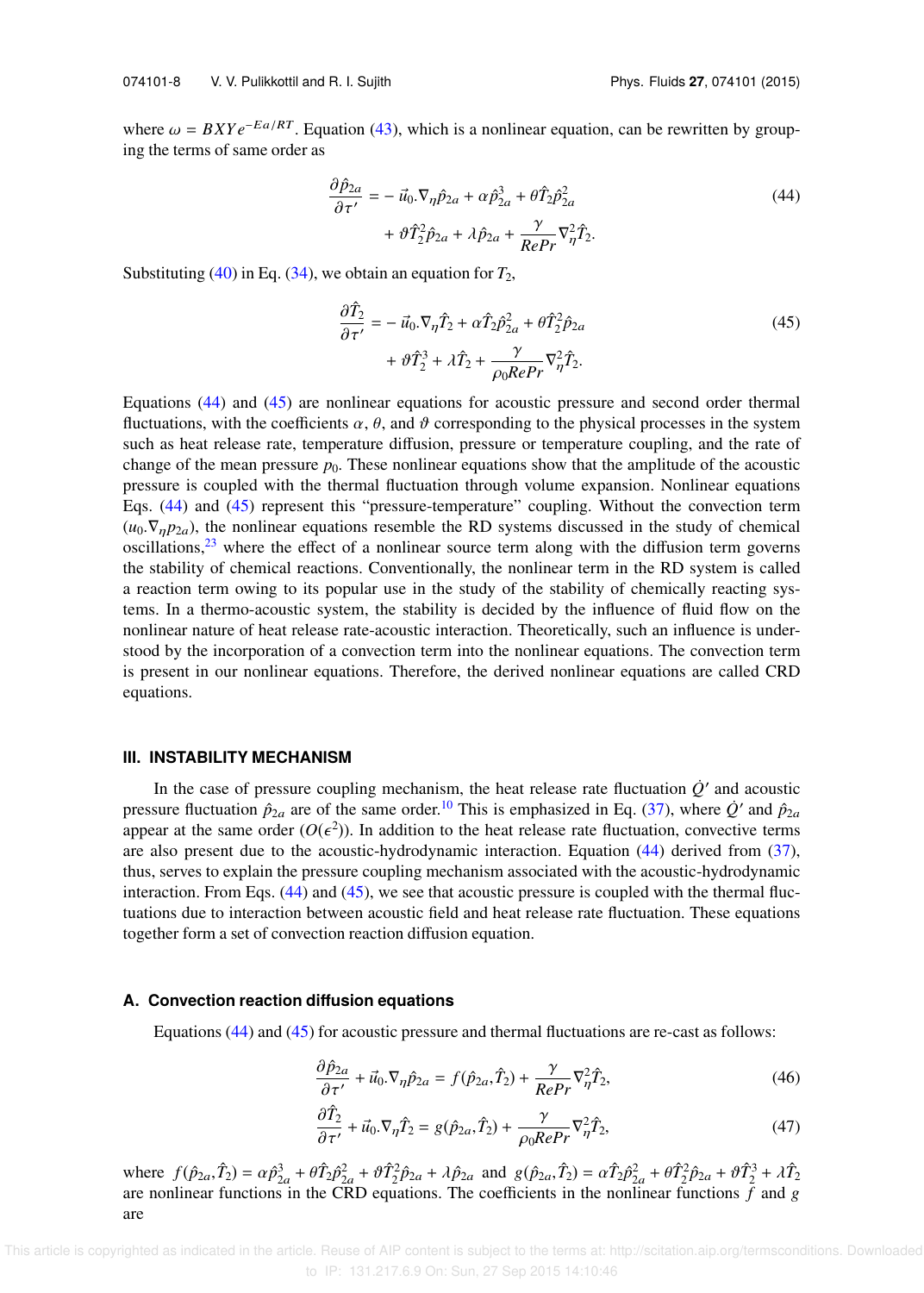$$
\alpha = -\frac{(\gamma - 1)HD_a\omega}{p_0 T_0^2},
$$
  
\n
$$
\theta = 2\frac{(\gamma - 1)HD_a\omega}{p_0 T_0^2} \rho_0,
$$
  
\n
$$
\vartheta = -\frac{(\gamma - 1)HD_a\omega}{p_0 \rho_0^2} \rho_0^2,
$$
  
\n
$$
\lambda = -\frac{(\gamma - 1)}{p_0 RePr} \nabla_{\eta}^2 T_0 - \frac{(\gamma - 1)HD_a\omega}{p_0 \rho_0} + \frac{1}{p_0} \frac{\partial p_0}{\partial \tau'}.
$$
\n(48)

These coefficients represent the important physical processes in a thermo-acoustic system.  $\alpha$ ,  $\theta$ , and  $\vartheta$  have the physical parameters governing the chemical reaction, i.e., the Damkohler number  $(D_a)$ and the reaction rate  $(\omega)$ . In combustors, these parameters are determined by the type of the fuel and the mass flow rate of fuel and air into the combustor. From Eqs.  $(40)$  and  $(41)$ , we know that the nonlinear functions *f* and g represent the heat release rate fluctuation. The coefficients  $\alpha$ ,  $\theta$ , and  $\vartheta$ , therefore, are "weights" that determine the intensity of heat release rate fluctuation. The coefficient  $λ$  combines the effect of DC shift ( $\frac{\partial p_0}{\partial \tau}$ ), thermal diffusion ( $\nabla^2_\eta T_0$ ), and the mean heat release rate  $(HD_a\omega)$ . Since  $\lambda$  is the coefficient of the linear term, we see that the phenomena such as DC shift, thermal diffusion, and mean heat release rate contribute only to the linear growth of acoustic pressure amplitude. The change in mean pressure, known as "DC shift," is a consequence of the heat release rate fluctuation due to the acoustic field as shown by Eq. (12). The close correlation of DC shift with the acoustic pressure oscillations was theoretically explained by Flandro *et al*. 24 They observed that, with the growth in mean pressure, there is an associated growth of the acoustic pressure amplitude. They proposed that the acoustic pressure could be a source term in the energy equation. This finding enabled them to design an algorithm that could help designing the rocket motors with reduced possibility of instability. Here, we have shown another mechanism-coupling of acoustic pressure oscillation with heat release rate fluctuation, as the cause for the change in mean pressure, and growth or decay of acoustic pressure oscillations. The heat release rate fluctuation in turn becomes a source term for DC shift. The representation of a thermo-acoustic system as a convective reaction diffusion system gives more insight into the stability characteristics. Many of the stability properties of a CRD system resemble that of a thermo-acoustic system.

#### **B. An example demonstrating the transition to instability**

In this section, we attempt to show the growth of a local perturbation to acoustic pressure, which eventually modifies the acoustic field. Such a modified acoustic field, with higher acoustic pressure amplitude may result due to the presence of a premixed flame in a duct<sup>14,15</sup> or a localized heat release rate fluctuation.<sup>5</sup> This process of growth in the acoustic pressure amplitude results from a small but finite amplitude initial perturbation to the acoustic field. Such a model problem, even though do not resemble closely a real combustor, serves the purpose of studying the nonlinear thermal-acoustic coupling found in a flame-acoustic interaction.

The model problem resembles a horizontal Rijke tube, with locally a higher heat release rate that arises from a local heat source. This higher heat release rate can arise from the local or nonuniform burning of vortices in a combustor.<sup>5</sup> Everywhere else, we assume uniform heat release rate. We attempt to address the influence of localized higher heat release rate on the acoustic pressure amplitude. Such a localized heat release rate fluctuation is numerically implemented here with the weights of the nonlinear terms. We have given, locally, higher values for these weights (note that their value is proportional to the heat release rate) representing higher heat release rate. For example, in the present numerical configuration, at the location of the heat release rate fluctuation, we chose the values of  $\alpha$ ,  $\theta$ , and  $\vartheta$  to be 1.2 times their magnitude in other parts of duct, where the heat release rate is uniform. The species mass fractions are absorbed into the weights, as the mass fractions result in the heat release rate. Therefore, instead of separately prescribing the values of mass fractions, we prescribe the values of  $\alpha$ ,  $\theta$ , and  $\vartheta$ . Such an approach is made to reduce the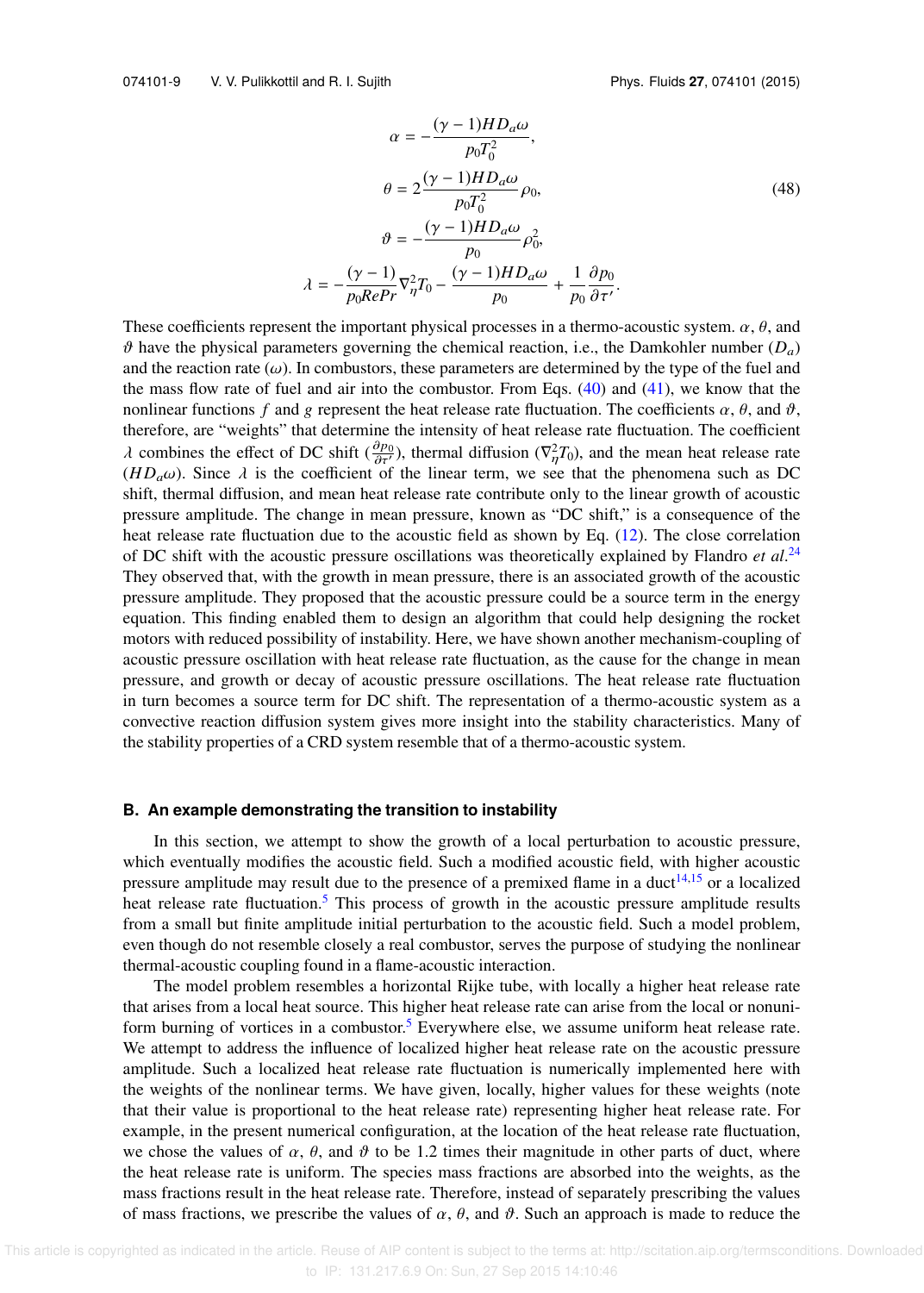

FIG. 1. Schematic of a small but finite amplitude local perturbation given to long scale acoustic field.

complexity of our mathematical model (i.e., CRD equations) and emphasize more on the nonlinear nature of instability.

The flame-acoustic interaction is governed by CRD equations written with respect to the short space scale variable. These equations also represent the evolution of initial perturbation to acoustic pressure field. The long space scale equations for acoustic field (Eqs.  $(30)-(32)$ ) are not solved here. This is another advantage of the using MMS. The acoustic pressure amplitude  $\hat{p}_{2a}(\eta,t)$  is separated from the acoustic pressure field  $p_{2a}(\xi,t)$ . The schematic representation of this separation is shown in Fig. 1. The numerical simulation of the convection reaction diffusion system (Eqs.  $(46)$  and  $(47)$ ) is attempted here on a one dimensional domain representing a tube. 1D domain is represented by a spatial coordinate "*x*." The discretization of 1D domain is done with different numbers of grid points ( $N = 28, 56, 112, 224$ ). A grid convergence study shows that, for grid number  $N = 56$  and above, solution remains the same. We have chosen  $N = 56$  for the present numerical simulation. We impose a small but finite amplitude perturbation. To represent such a small perturbation, we use an initial condition shown in Fig. 3. CRD equations are for short space scale  $\eta$ . Long wavelength acoustic wave equations (30)-(32) are separate from the short space scale equations. The acoustic boundary conditions need to be applied only to the long space scale equations whose length scale is comparable to the tube length. The study of short scale fluctuations can be performed only when the localized sources are far away from the end points. For an open-open duct, boundary conditions (BC) at both end points is the same. This is a simple boundary condition to prevent spurious numerical oscillations. Also, we believe that this boundary condition is sufficient to study the growth of acoustic pressure amplitude due to the heat source. Here, the value of  $p_{2a}$  at the end point is extrapolated with the adjacent point (i.e.,  $p_{2a}$  at  $N = 56$  is equal to  $p_{2a}$  at  $N = 55$ . Similarly,  $p_{2a}$  at  $N = 0$  is equal to  $p_{2a}$  at  $N = 1$ ). The 1D geometry is shown in Fig. 2. The above discussed numerical configuration represents the model problem. The initial acoustic pressure perturbation is given in the middle of the 1D grid. The grid number is chosen to be  $N = 56$ . The initial condition for the acoustic pressure amplitude perturbation is shown in Fig. 3.

Here, the linear coefficient  $\lambda$  is chosen as the bifurcation parameter. Our choice is inspired by the efforts of Flandro *et al*., <sup>24</sup> in determining the stability limits based on the DC shift. Apart from the DC shift, we also have heat release rate and thermal diffusion terms grouped inside  $\lambda$ .

Next, we use continuation algorithms employed in AUTO to study the bifurcations exhibited by CRD system. We observed two different types of bifurcations when the convection term is included in the computation of acoustic pressure amplitude. One type is a supercritical bifurcation with a secondary bifurcation and other type of bifurcation exhibits a hysteresis zone. Both types of bifurcations involve a bistable zone. A supercritical bifurcation, conventionally, is not known to cause bistability. However, when there is a secondary bifurcation, multiple stable branches may exist.<sup>25</sup>



FIG. 2. 1D representation of an open-open tube with flame located in the centre.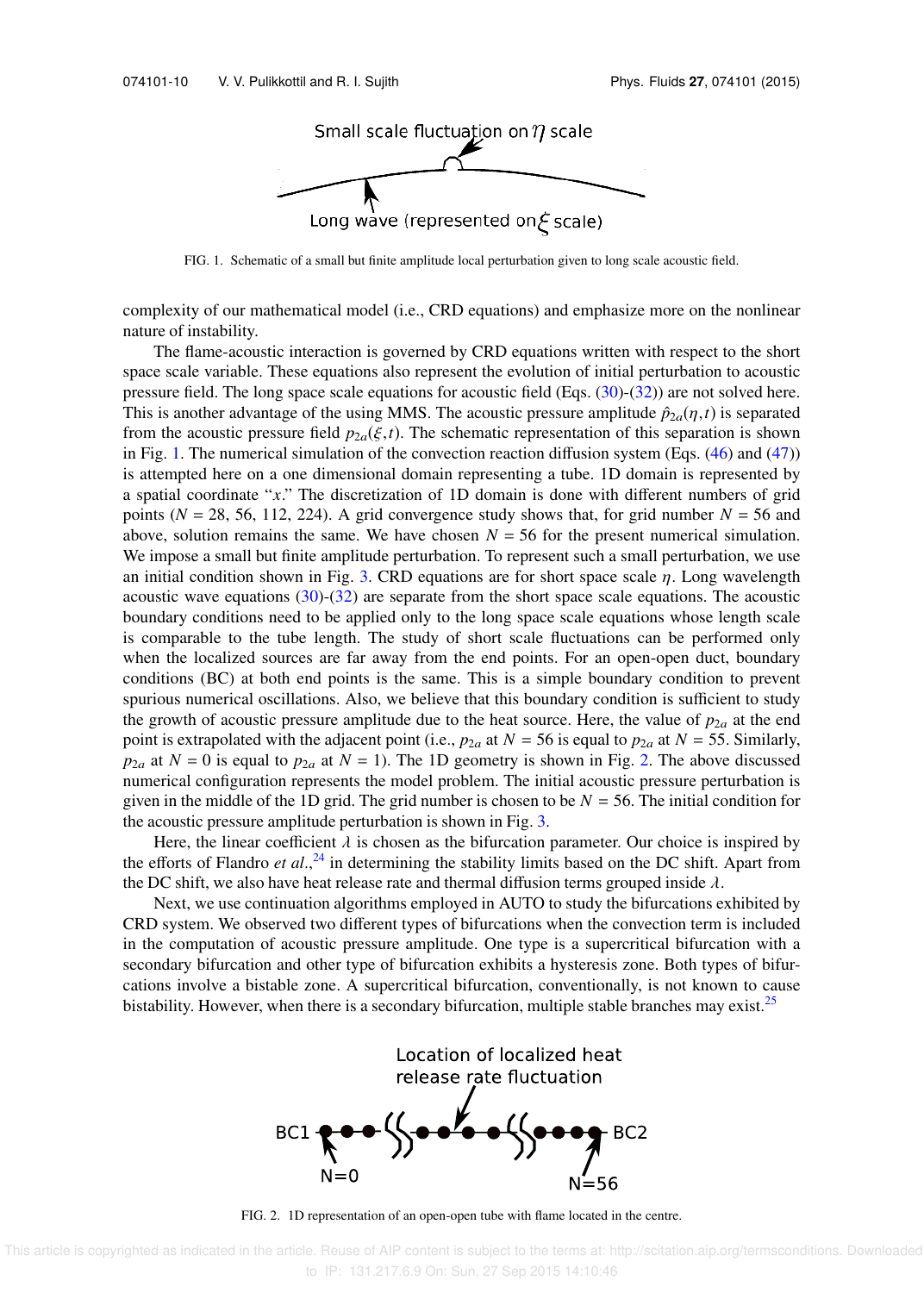

FIG. 3. The initial condition for acoustic pressure perturbation amplitude. X-axis shows the number of grid points representing the discretized 1D geometry.

The existence of bistable zone, resulting from a model nonlinear convection reaction diffusion equation, was discovered earlier in the study of the hydrodynamic stability by Chomaz.<sup>26</sup> He used a Ginzburg Landau model to study the influence of convection of the bifurcations observed in fluid flow instabilities. In the present study, we also point out the influence of nonlinear terms in (1) determining the saturation amplitude and (2) the threshold point  $(\lambda_h)$  at which the bifurcation occurs. Figures 4-6 show these nonlinear effects. We demonstrate these effects by varying the "weights" ( $\theta$ and  $\vartheta$ ) of nonlinear terms.

For the values of  $\vartheta$  of  $O(10^{-2})$ , CRD system permits the type of bifurcation shown in Fig. 4. Here, there exists a hysteresis region near the critical point  $\lambda_h$ . Such a hysteresis effect is widely studied in thermo-acoustics. $27,28$  In the previous investigations, transitions are described by a change from non-oscillatory to oscillatory state due to Hopf bifurcation. Here, we show the pitchfork bifurcation of the acoustic pressure amplitude. This is a consequence of separating the slow varying amplitude from oscillating solution on fast time scale. Here, a nonzero amplitude  $(\hat{p}_{2a})$  represents an oscillatory solution ( $p_{2a} = \hat{p}_{2a}e^{-i\omega\tau}$ ). In the vicinity of such a bifurcation, only a sufficiently large perturbation will lead to an oscillatory state. This process of introducing a large perturbation is called "triggering." The significance of nonlinear terms in determining the saturation amplitude is discussed by Zinn and Lieuwen.<sup>28</sup> We have shown, while deriving nonlinear equations  $(46)$  and (47), that the nonlinear effects are introduced by the heat release rate fluctuations. Exploring the significance of the coefficients of nonlinear terms is therefore worthwhile. Next, we will explore the significance of the coefficients of other nonlinear terms.

The significance of  $\theta$  is explained with the help of Fig. 5. The curve b1 in Fig. 5 is computed with  $\theta = 0.6$ , while  $\lambda$  is varied. The value of  $\theta$ , used for the computation of b2 (i.e.,  $\theta = 0.9$ ) is greater than that used for the computation of *b*1, which implies the increase in saturation amplitude when  $\theta$  is increased. Larger values of  $\theta$  also increase the hysteresis width, by shifting  $\lambda_h$  away from the fold point at  $\lambda = 0(\lambda_{h1}$  (for  $\theta = 2) > \lambda_{h2}$  (for  $\theta = 0.9$ )  $> \lambda_{h3}$  (for  $\theta = 0.6$ )). Therefore,



FIG. 4. Bifurcation for acoustic pressure amplitude  $p_{2a}$ . Dotted lines show unstable solutions. Solid lines indicate stable solutions. This type of bifurcation creates a hysteresis. The hysteresis zone exists in the control parameter range between  $F$ and  $\lambda = \lambda_h$ . Parameters chosen for the computation of this bifurcation diagram are  $\alpha = -1$ ,  $\theta = 0.6$ ,  $\vartheta = 0.09$ , and  $u_0 = 1$ .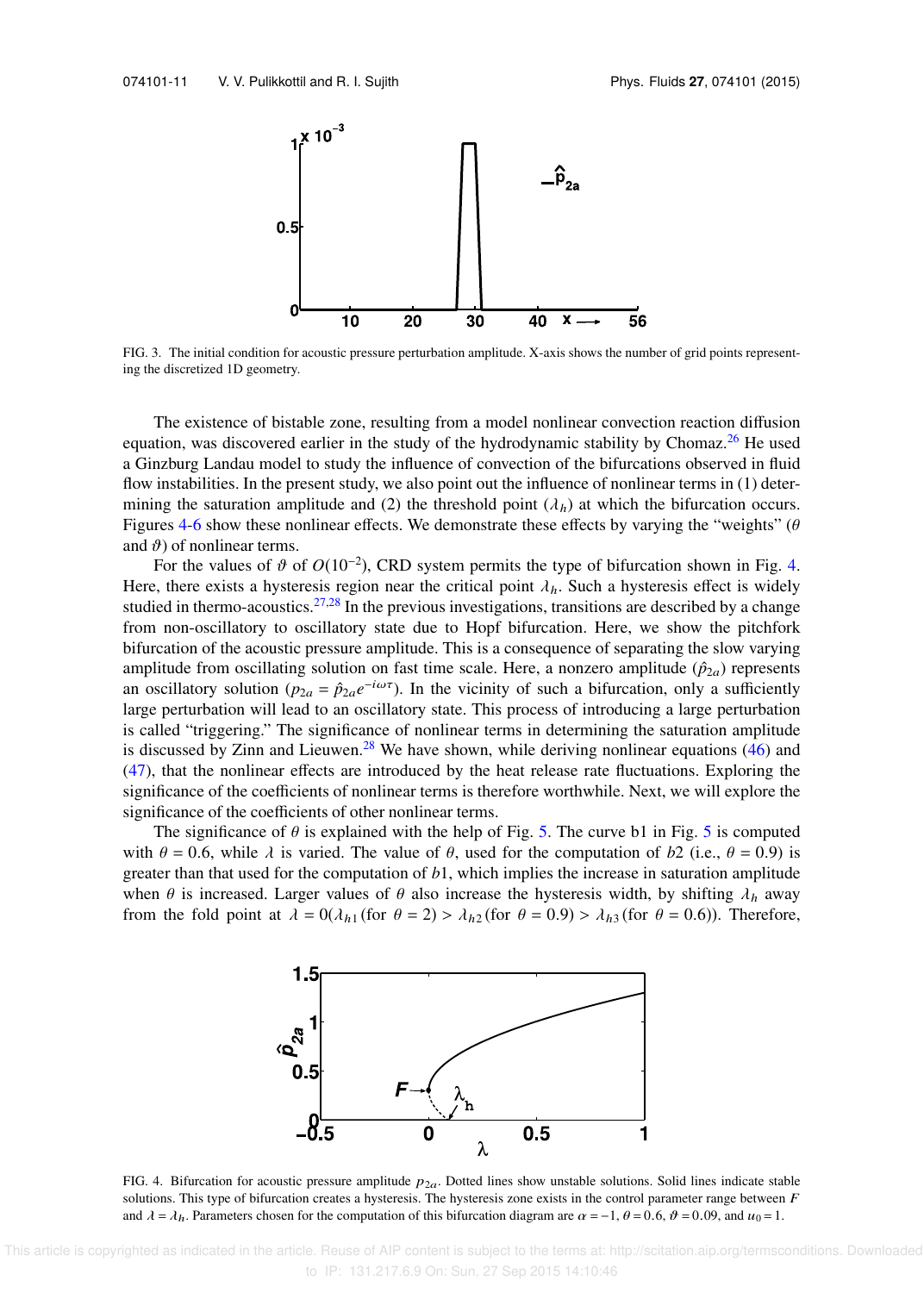

FIG. 5. Bifurcations of acoustic pressure amplitude computed with different values of  $\theta$  and  $\vartheta$ . Curve b1 is computed using the values  $\theta = 2$  and  $\vartheta = -1$ . Curve b2 is computed with  $\theta = 0.9$  and  $\vartheta = -0.2025$ . Curve b3 is computed with  $\theta = 0.6$  and  $\vartheta = -0.09$ .  $\lambda_{h1}$ ,  $\lambda_{h2}$ , and  $\lambda_{h3}$  represent the critical values of  $\lambda$  at which bifurcation occurs for curves b1, b2, and b3, respectively.

from Fig. 5, we know that the role of  $\theta$  is twofold: (1) first, the magnitude of  $\theta$  determines the saturation amplitude and (2) then the value of  $\theta$  determines the value of the control parameter at which bifurcation occurs. Here, larger values of  $\theta$  imply that the magnitude of  $\theta$  relative to the magnitude of  $\vartheta$  is high. In real combustors, due to the intense heat, the mean density drops. Then, the magnitude of  $\theta$  ( $\propto \rho_0$ ) is greater than  $\vartheta$  ( $\propto \rho_0^2$ ). The physical insight from these computations is helpful in delaying or preventing the onset of instability. First, when there is an increase in  $\theta$ , the triggering amplitude to reach the stable oscillatory solution is higher than the one that is needed for lower  $\theta$ . Further, the onset of instability is delayed as a consequence of the shift in  $\lambda_h$ .

The change in hysteresis width in response to the variation in system parameters is an active area of investigation in thermo-acoustics. The reduction in hysteresis width with the decrease in mass flow rate is observed by various researchers<sup>29–31</sup> for a Rijke tube. Gopalakrishnan and Su $jith<sup>31</sup>$  show that the variation in hysteresis width is related to the ratio of convective time scale to the acoustic time scale. In the present study, the "weights" of the nonlinear terms are functions of Damkohler number *Da* (ratio of flow time scale to the chemical time scale). Therefore, these weights definitely bear a relation to the mass flow rate in a combustor. A theoretical study performed by Mcintosh $32$  claims that the burning rate is dependent on the acoustic time scale. A conjecture suggesting a relation between the chemical time scale and the acoustic time scale can be made. An investigation in this direction is promising, as it will establish a relation between instabilities in Rijke tube and the general thermo-acoustic instabilities.

Figure 6 shows the secondary bifurcation where, in spite of a supercritical bifurcation at  $\lambda = \lambda_h$ , there is a secondary fold bifurcation at *F*<sub>1</sub> (note that the value of  $\vartheta$  is 0.01, which is relatively smaller than that used in the computation of Fig. 4). Further, we impose locally (at the



FIG. 6. Supercritical bifurcation exhibited by the acoustic pressure amplitude  $\hat{p}_{2a}$ . Dotted lines show unstable solutions. Solid lines indicate stable solutions. Further, a fold point bifurcation, indicated by  $F_1$  creates a bistable zone. Parameters used for the computation are  $\alpha = -1$ ,  $\theta = 1$ ,  $\vartheta = 0.01$ , and  $u_0 = 1$ .  $F_1$  denotes the fold point and bifurcation occurs at  $\lambda = \lambda_h$ . For  $\lambda > \lambda_h$ , system is absolutely unstable. For the convection reaction diffusion system, such a secondary bifurcation is obtained for any value of  $\vartheta \leq 0.01$ .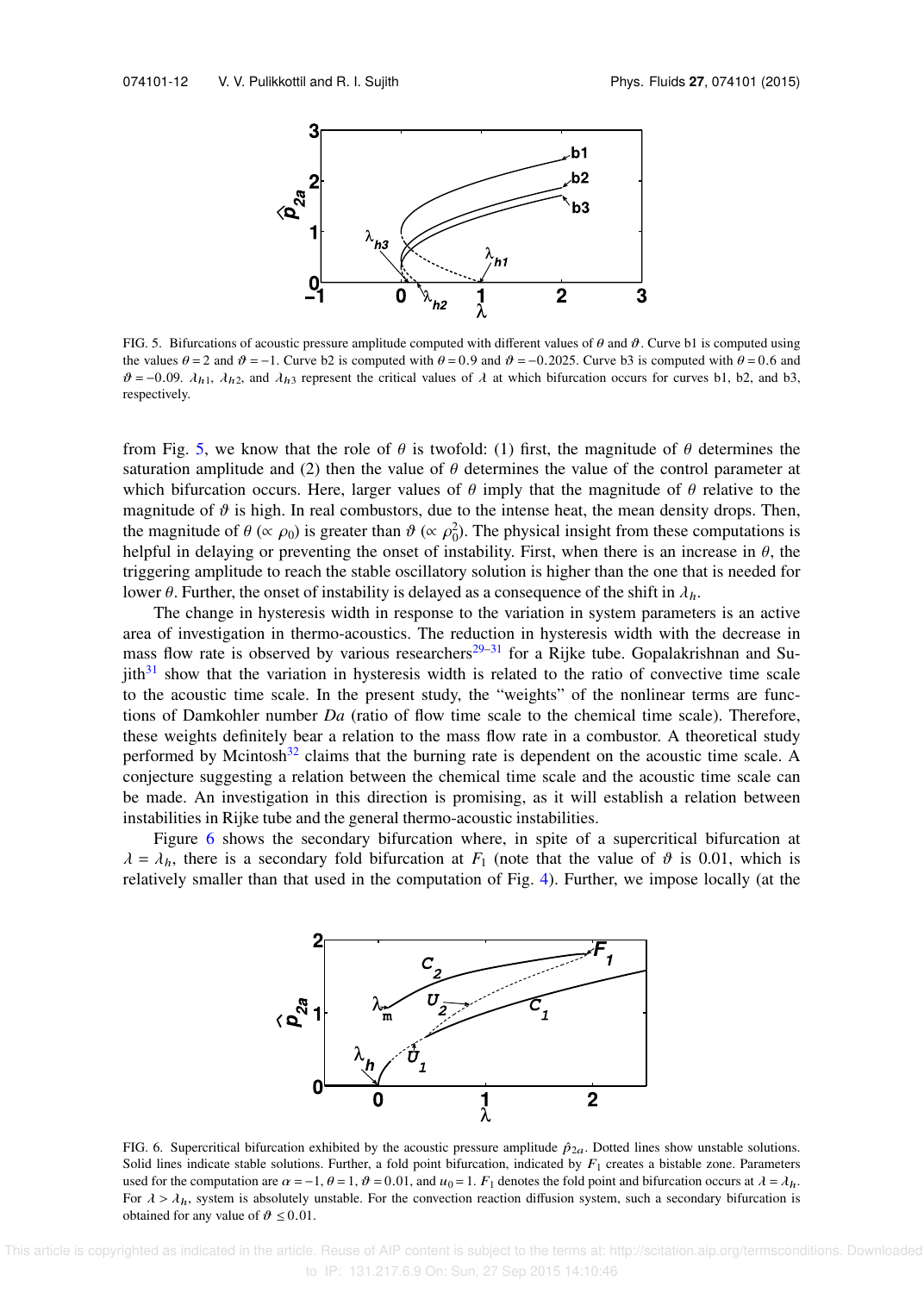location of initial perturbation shown in Fig. 3) the values of  $\alpha$ ,  $\theta$ , and  $\vartheta$  to be 2 times their magnitude in other parts of duct. This implies a higher heat release rate than the one imposed in the numerical configuration discussed above. The fold bifurcation results in the creation of a second stable branch  $C_2$ . The stable branch  $C_2$  can be approached by the system in two ways: (1) by introducing any small perturbation, while system is in the parameter space corresponding to the unstable branch  $U_1$  or (2) by introducing a sufficiently large amplitude perturbation (perturbation amplitude greater than the one corresponding to the unstable branch  $U_2$ ), while system stays in the stable branch  $C_1$ . When the second stable branch is attained, the system continues to stay in that branch till  $\lambda = \lambda_m$ . This can cause a hysteresis effect, widely studied in the field of thermoacoustic oscillations.

The magnitude of the coefficients of nonlinear terms is significant in determining the nature of bifurcation. These coefficients determine the intensity of heat release rate fluctuation. Therefore, by varying the magnitude of the coefficients, we vary the intensity of heat release rate fluctuation. We show that the variation in the intensity changes the nature of transition in a thermo-acoustic system.

The possibility of secondary bifurcation, creating a family of limit cycles in vibrating mechanical systems, was pointed out earlier by Ananthkrishnan *et al*. <sup>25</sup> They used a van der Pol oscillator model for the demonstration of secondary bifurcation. Later, Ananthkrishnan *et al*. <sup>33</sup> extended this reduced order model to show the existence of multiple limit cycle oscillations in thermo-acoustic systems. The existence of two stable oscillatory solutions for the same heat release rate parameter is obtained by Juniper. $34$  He obtained these multiple stable states as the solutions of nonlinear momentum and energy equations. The nonlinear heat release rate term acts as a source to the energy equation. Juniper proposes the heat release rate to be dependent on the mean flow velocity  $(\tilde{Q} \propto (u_0/3)^{1/2})$ . The acoustic-mean flow interaction is therefore expected to cause multiple oscillatory state. The chemical reaction systems such as continuous stirred-tank reactor (CSTR) are also found to be exhibiting multiple oscillatory states.<sup>35</sup> The possibility of existence of a secondary bifurcation in our CRD system is explored in this paper.

For the configuration shown in Fig. 2, we attempt to study the change in the state of acoustic pressure while the strength of heat release rate caused by the flame is varied. In a real combustor, this variation can be implemented by the variation of the inflow of species and oxidizer (i.e., heat release rate is determined by the fuel-air mass fraction). The secondary bifurcation shown in Fig. 6 is obtained for low values of  $\vartheta$  ( $O(10^{-3})$ ).  $\vartheta$  is one of the coefficients present in the nonlinear functions *f* and *g*. The presence of  $\rho_0^2$  in  $\vartheta$  and  $\theta$  makes the nonlinear functions *f* and *g* dependent on the mean density in the combustor. The nonlinear functions govern the saturation amplitude of acoustic pressure. Therefore, the value of mean density has an influence on the bifurcation characteristics of thermo-acoustic system. The gas temperature variation that arises from the combustion results in the variation of density. Here, the mean density appears in the coefficients  $\theta$  and  $\vartheta$ . Therefore, the value of mean density decides the weight of the nonlinear terms. Various types of fluid dynamic instability arise in the reacting flows as a result of the variation in the density of gas.<sup>36</sup> Here, through the variation in the magnitude of  $\vartheta$  and  $\theta$ , we show that the density has a significant influence on the nature of bifurcation for acoustic pressure amplitude.

### **IV. CONCLUSION**

We find that thermo-acoustic system has similarities with many wave-mean flow interacting systems. This viewpoint has helped us in developing a new theory for the transition to instability in a thermo-acoustic system. Considering the presence of two time scales in a wave-mean flow interaction system, we have employed MMS to understand thermo-acoustic interactions. Using MMS, two fundamental mechanisms of coupling, pressure-temperature coupling and velocity coupling, are derived from the compressible fluid flow equations. The pressure-temperature coupling is expressed through coupled convection reaction diffusion system of equations. The nonlinear terms represent the influence of heat release rate fluctuations. The separation of long scale wave equation from the short scale perturbation equations allows us to study the effect of short perturbations introduced by localized flames. These perturbation equations are proposed as a system of CRD equations. The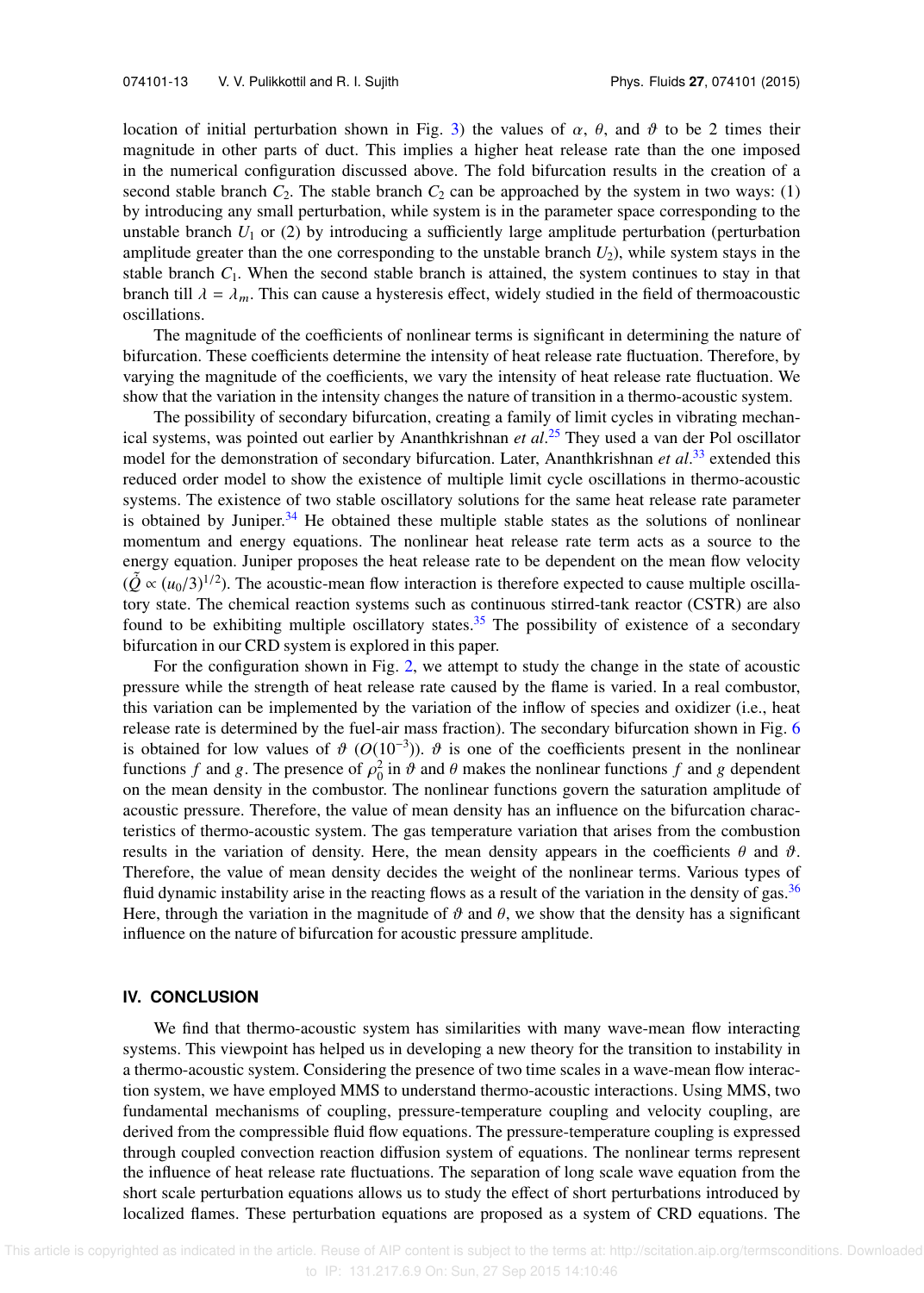CRD equations are nonlinear and therefore predict the saturation amplitude. Therefore, the CRD system (Eqs. (44) and (45)) gives a better mathematical description of the nonlinear behavior of thermo-acoustic system in a low Mach number flow.

We observe two types of transitions: (1) through a bifurcation that causes a hysteresis region (shown in Fig. 4) and (2) through a secondary bifurcation (shown in Fig. 6). The secondary bifurcation was predicted in vibratory mechanical systems. In thermo-acoustics, the existence of multiple limit cycle can be observed experimentally. Theoretically, their existence was indicated using reduced order models (using van der Pol equations to model thermo-acoustic system). In this paper, derivation of a theoretical framework from the full compressible fluid flow equations, to predict multiple limit cycle, is attempted for the first time. The significance of the coefficients of nonlinear terms in delaying the onset of bifurcation is an interesting outcome of our study. This phenomenon also implies the significance of heat release rate fluctuation in the transition to instability.

The representation of the velocity coupling though a convective and lift-up mechanism (Eq. (33)) is introduced for the first time. The significance of physical parameters such as heat release rate in determining the growth or decay of oscillations is emphasized. Finally, we can also infer, from the convection reaction diffusion equations, that the convective time scale governs the acoustic-hydrodynamic interaction. The coupling mechanisms discussed in this paper are inherent to flame-acoustic interactions in combustion chambers. The study of this interaction, influenced by the flow field, is an immediate application of our theoretical framework.

<sup>1</sup> G. P. Zank and W. H. Matthaeus, "Nearly incompressible hydrodynamics and heat conduction," Phys. Rev. Lett. 64, 1243–1246 (1990).

- <sup>2</sup> O. Bühler, *Waves and Mean Flows* (Cambridge University Press, 2009).
- <sup>3</sup> P. Hunana, G. P. Zank, and S. Dastgeer, "Nearly incompressible fluids: Hydrodynamics and large scale inhomogeneity," Phys. Rev. E 74, 026302 (2006).
- <sup>4</sup> S. Dastgeer and G. P. Zank, "The transition to incompressibility from compressible magnetohydrodynamic turbulence," Astrophys. J., Lett. 640, L195 (2006).
- <sup>5</sup> T. J. Poinsot, A. C. Trouve, D. P. Veynante, S. M. Candel, and E. J. Esposito, "Vortex-driven acoustically coupled combustion instabilities," J. Fluid Mech. 177, 265–292 (1987).
- <sup>6</sup> F. E. C. Culick, "Unsteady motions in combustion chambers for propulsion systems," Technical Report RTO-AG-AVT-039 AC/323(AVT-039)TP/103, RTO AGARDorgraph, 2006.
- <sup>7</sup> B. T. Zinn, "A theoretical study of nonlinear combustion instability in liquid-propellant rocket engines," AIAA J. 6, 1966–1972 (1968).
- <sup>8</sup> G. Searby, "Acoustic instability in premixed flames," Combust. Sci. Technol. 81, 221–231 (1992).
- <sup>9</sup> R. A. Dunlap, "Resonance of a flame in a parallel walled combustion chamber," Technical Report Project MX833, Aeronautical Research Center, University of Michigan, 1950.
- <sup>10</sup> P. Clavin, P. Pelce, and L. He, "One-dimensional vibratory instability of planar flames propagating in tubes," J. Fluid Mech. 216, 299–322 (1990).
- <sup>11</sup> P. Clavin, J. S. Kim, and F. A. Williams, "Turbulence-induced noise effects on high-frequency combustion instabilities," Combust. Sci. Technol. 96, 61–84 (1994).
- <sup>12</sup> P. Pelce and D. Rochwerger, "Vibratory instability of cellular flames propagating in tubes," J. Fluid Mech.  $239$ , 293–307 (1992).
- <sup>13</sup> G. H. Markstein, *Non-Steady Flame Propagation* (Pergamon, 1964).
- <sup>14</sup> X. Wu, M. Wang, P. Moin, and N. Peters, "Combustion instability due to the nonlinear interaction between sound and flame," J. Fluid Mech. 497, 23–53 (2003).
- <sup>15</sup> X. Wu, "Asymptotic approach to combustion instability," Philos. Trans. R. Soc., A 363, 1247-1259 (2005).
- <sup>16</sup> M. Matalon and B. J. Matkowsky, "Flames as gasdynamic discontinuities," J. Fluid Mech. 124, 239–259 (1982).
- <sup>17</sup> F. E. C. Culick, "Nonlinear behavior of acoustic waves in combustion chambers I," Acta Astronaut. 3, 715–734 (1976).
- <sup>18</sup> F. E. C. Culick, "Nonlinear behavior of acoustic waves in combustion chambers II," Acta Astronaut. 3, 735–757 (1976).
- <sup>19</sup> R. Klein, N. Botta, T. Schneider, C. D. Munz, S. Roller, A. Meister, L. Hoffmann, and T. Sonar, "Asymptotic adaptive methods for multi-scale problems in fluid mechanics," J. Eng. Math. 39, 261–343 (2001).
- <sup>20</sup> A. H. Nayfeh, *Perturbation Methods* (Wiley-VCH, 2008).
- <sup>21</sup> S. Dastgeer and G. P. Zank, "Nonlinear flows in nearly incompressible hydrodynamic fluids," Phys. Rev. E 69, 066309 (2004).
- $22$  O. Marquet, M. Lombardi, J. M. Chomaz, D. Sip, and L. Jacquin, "Direct and adjoint global modes of a recirculation bubble: Lift-up and convective non-normalities," J. Fluid Mech. 622, 1–21 (2009).
- <sup>23</sup> Y. Kuramoto, *Chemical Oscillations, Waves, and Turbulence* (Springer-Verlag, New York, 1984).
- <sup>24</sup> G. A. Flandro, S. R. Fischbach, and J. Majdalani, "Nonlinear rocket motor stability prediction: Limit amplitude, triggering, and mean pressure shift," Phys. Fluids 19, 094101-01–094101-16 (2007).
- <sup>25</sup> N. Ananthkrishnan, K. Sudhakar, S. Sudershan, and A. Agarwal, "Application of secondary bifurcations to large amplitude limit cycles in mechanical systems," J. Sound Vib. 215, 183–188 (1998).
- <sup>26</sup> J. M. Chomaz, "Absolute and convective instabilities in nonlinear systems," Phys. Rev. Lett. **69**, 1931–1934 (1992).